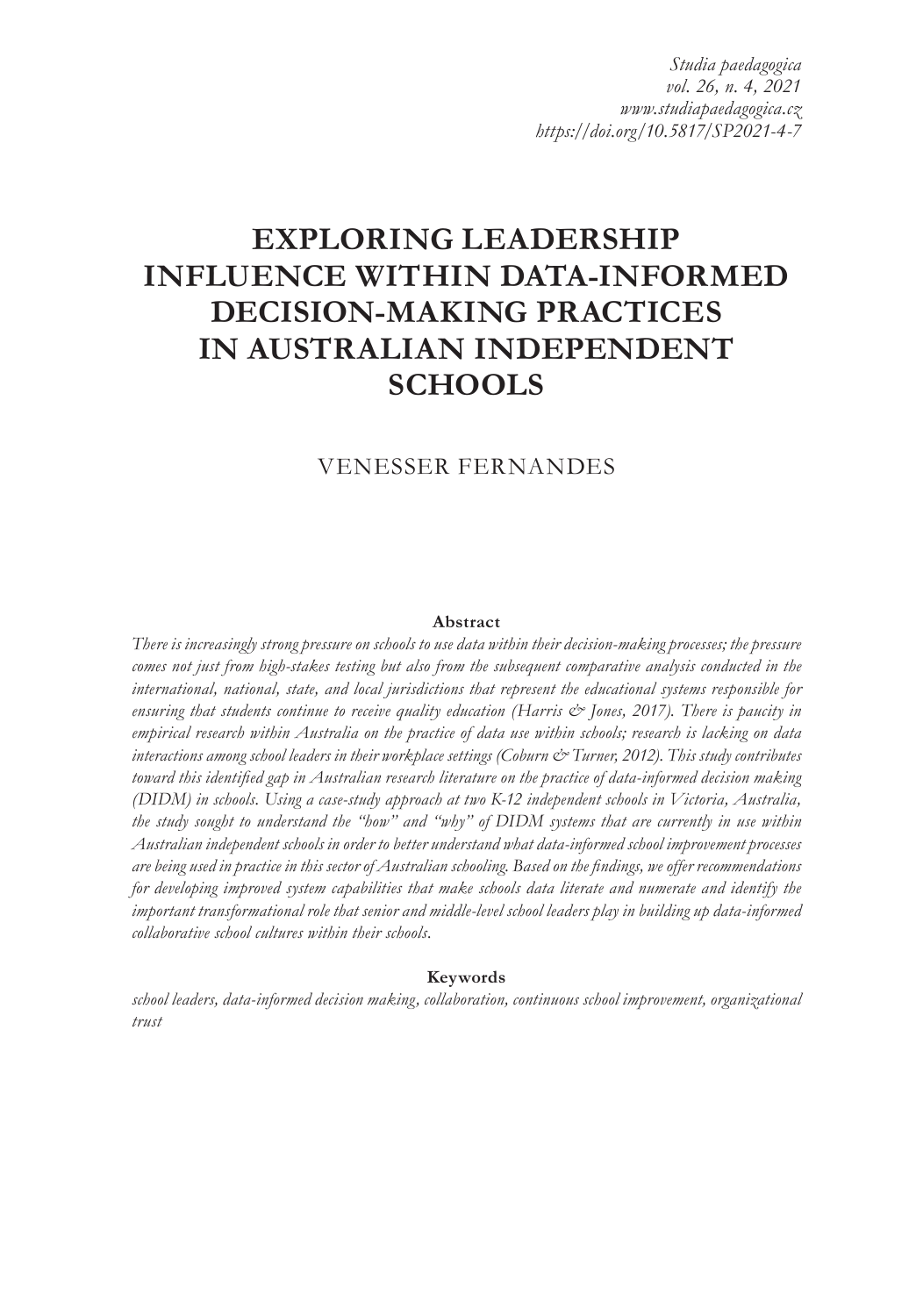#### **Introduction**

The last decade has seen increasing pressure on schools to use data within their decision-making processes. This pressure comes from high-stakes testing and from subsequent comparative analyses conducted at international, national, state, and local levels of jurisdiction. These jurisdictions represent the educational systems responsible for ensuring students are receiving quality education (Harris & Jones, 2017). Similar to the United States, in Australia "the use of data in educational decision-making is expected to span all layers of the education system—from the federal to the state, region, school and classroom levels" (Means et al., 2009, p. 7). Some studies have looked at the growing emphasis given to high-stakes testing (Harris & Hargreaves, 2015) as one of the reasons why more data use has been seen (Smeed et al., 2011). Research indicates that a key strategy directly contributing toward school improvement is effective data use within their decision-making processes (Argyris & Schön, 1996; Brown, 2015; Coburn & Turner, 2012; Earl & Katz, 2006; Earl & Timperley, 2009; Fernandes, 2016, 2019, 2021; Phillips, 2003; Robinson & Walker, 1999; Schildkamp et al., 2017; Schildkamp et al., 2019; Timperley, 2005a, 2005b, 2006; Vanlommel et al., 2018).

As Australian independent schools (N=1169 schools) are autonomous, their accountability frameworks and continuous school improvement processes vary, unlike the public or Catholic school sectors. Freedom in autonomous decision making is considered to be fundamental to independent schooling in Australia. This autonomy enables them to work in partnership with their school community to develop unique and custom-built schools that meet the specific needs of their students (ISCA, 2018). Independent schools are also compliant with external accountabilities set by state and federal education regulations and standards.

Australian independent schools have always been self-managing school systems. Within their regular systems of educational practice, reasonable levels of data literacy and data numeracy are expected to be used when making informed educational decisions. This role of data use in educational decision making has gained traction in recent years with the accessibility of information and mandated transparency of school data in Australia. As reported by the Independent Schools Queensland (2018):

There is now more publicly available information on schools than ever before, particularly in the case of independent schools. This means their level of accountability to parents, Governments and the wider community has increased significantly. Transparency in terms of school outcomes is now firmly embedded into the education system… An important aspect of school transparency and accountability is the need for Governments to be assured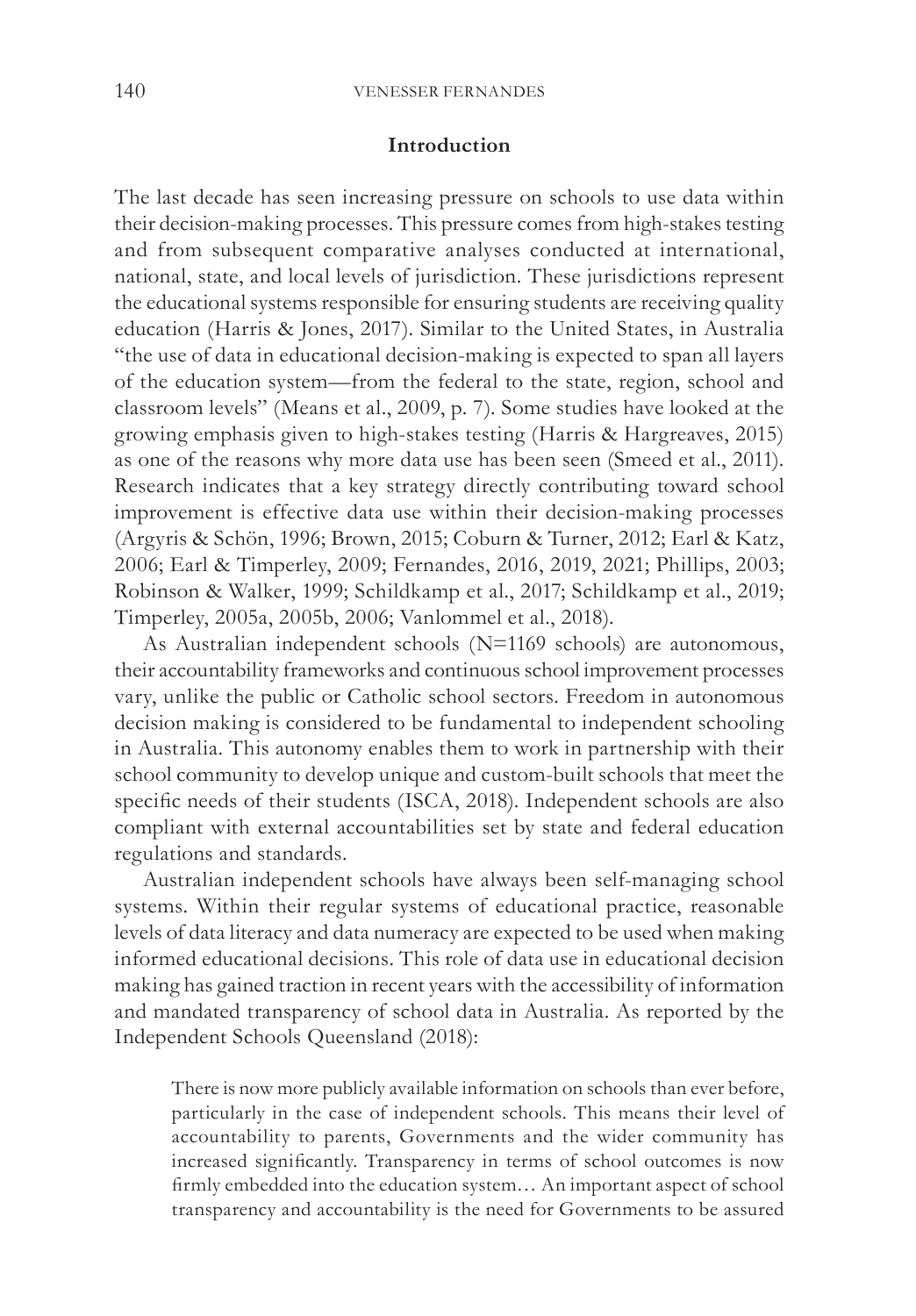their increasing expenditure on schooling is being used appropriately and is achieving outcome levels that are in line with national and state expectations. Governments collectively spend nearly \$60 billion annually on schools; it is not unreasonable on behalf of taxpayers, that they should have data to indicate the effectiveness of such expenditure (pp. 1–2).

School data includes any relevant information about school stakeholders derived from qualitative and quantitative sources internal or external to the school representing a certain aspect of school improvement being studied. The researcher recorded 32 different kinds of datasets commonly found in schools in Victoria, Australia (Fernandes, 2019). More broadly, these datasets could be divided into four groups: demographic data, student learning data, perception data, and school processes data (Bernhardt, 2003), all providing insights into various aspects of Australian schools.

This paper discusses how two Australian K-12 independent schools make use of data-informed decision-making (DIDM) approaches to inform their school improvement processes. Second, it discusses how senior and middlelevel leaders at these schools have engaged in understanding their data, made data-informed decisions, and moved their continuous school improvement processes forward. Third, this paper focuses on investigating how the practice of a DIDM approach was developed at these case-study schools. Two themes emerged from the findings: the level of dynamic over passive enhancement of school capabilities and the level of active versus passive leadership involvement in DIDM.

#### **Literature Review**

An international body of literature supports DIDM and its role in equipping school leaders and teachers in improving educational outcomes within their schools (Datnow & Hubbard, 2015, 2016; Datnow & Park, 2018; Earl & Katz, 2006; Fernandes, 2019, 2021; Lai et al., 2014; Lai & Schildkamp, 2013; Mandinach et al., 2015; Mandinach & Gummer, 2013; Poortman & Schildkamp, 2016; Schildkamp & Kuiper, 2010; Thoonen et al., 2011; Van Gasse et al., 2016; Vanhoof et al., 2012; Vanlommel et al., 2016; Wayman et al., 2012; Wayman & Jimmerson, 2014).

The divide between expectations of data-informed school improvement practices and the actual realities of school improvement practice (Honig & Coburn, 2008; Spillane, 2012) are significant in Australia. As Schildkamp et al. (2017) noted, "although data-based decision-making can lead to improved student achievement, data are often not used effectively in schools" (p. 242). A better understanding of DIDM would help schools in making better use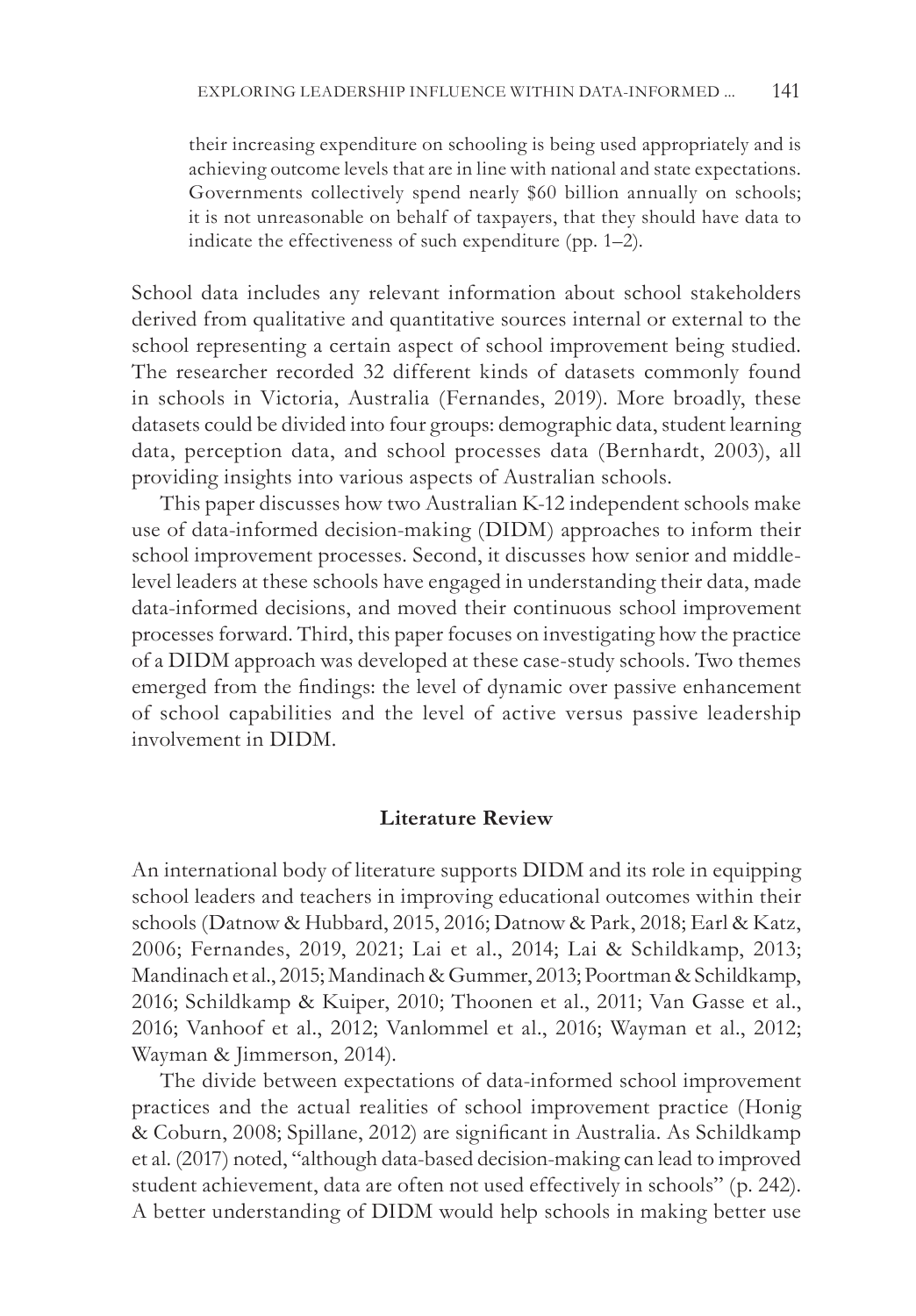of their data for school improvement (Fernandes & Henderson, 2020). A data-informed school has: shared leadership and responsibility; a mission identifying its goal and purpose as a learning community; a cadre of leaders, learners, inquirers, and worriers; identification of critical issues, essential questions, and focus problems; planning strategies to collect data and information; processes for implementation; resources and time to engage and complete tasks; feedback and recycling of experiences; reporting and sharing data and experience; and repetition and continuation of the process of data collection, use, and change (Hansen et al., 2003). Coburn and Turner (2012) identified a definite lack of empirical research on the practice of data use within schools:

…in spite of all of the policy and reform activity focused on data use in education, empirical research on data use continues to be weak. In particular, we still have shockingly little research on what happens when individuals interact with data in their workplace settings (p. 99).

Addressing this gap in Australian research literature on DIDM, this paper seeks to understand the "how" and the "why" of DIDM systems in practice within two independent schools in Victoria, Australia. "Practice" within this context is defined as "the coordinated activities of individuals and groups in doing their 'real work' as informed by particular organizational or group contexts" (Cook & Brown, 1999, pp. 386–387). Schools that use data effectively practice data use regularly.

Park and Datnow (2009) suggested that data-driven decision-making is co-constructed by multiple actors at three different levels of interaction. First, leaders play a pivotal role at all levels in co-constructing the vision and implementation of data-driven decision-making through their framing of the purpose of data use and the creation of an ethos of learning and continuous improvement rather than one of blame. Next, leaders distribute decisionmaking authority, empowering different staff members to utilize their level of expertise. Third, the school system directs their resources on building staff capacity by modelling and knowledge brokering amongst their staff. Schildkamp et al. (2019) discussed how leadership within schools can enable or hinder the use of data within respective units or teams using data for informed decision-making. Schildkamp et al. (2019) observed that a transformational leadership approach leads to better data use which subsequently could lead to successful changes in teaching practices within schools. According to Schildkamp et al. (2019), this is done in five ways and through the use of communities of practice known as *data teams*. First, school leaders establish a vision, norms, and goals. Second, they provide individualized emotional support to staff. Third, they promote intellectual stimulation such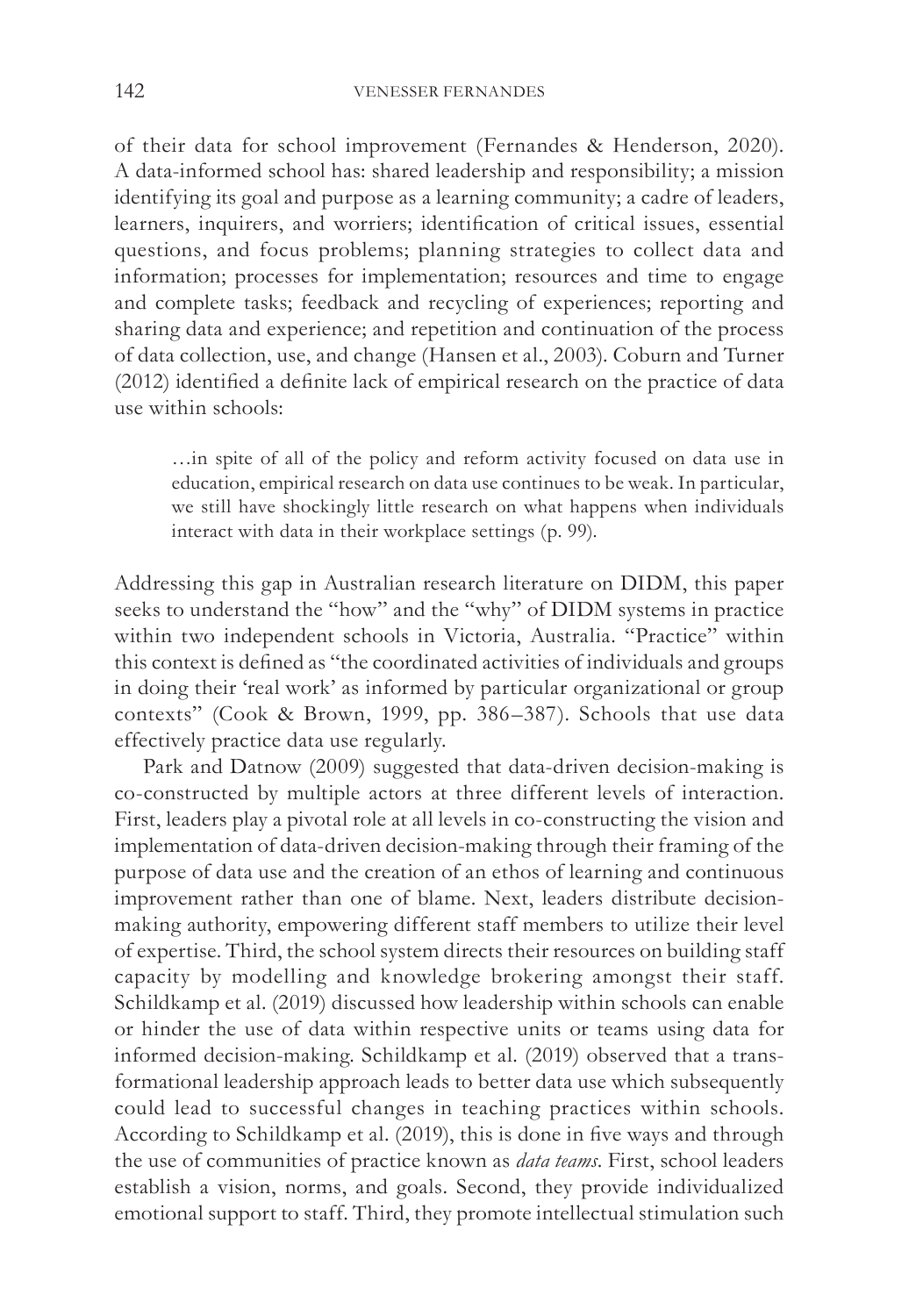as sharing knowledge and providing autonomy. Fourth, they create safe climates for data use focused on improvement over accountability. Lastly, they use networking to connect different parts of the school organization by creating an internal data use network with the school.

#### **Research Design and Methods**

This study used an explorative qualitative case-study design. The study investigated emerging themes around school leadership by studying the use of an evidence-based organizational change and development approach making use of DIDM within their continuous school improvement processes.

The participants of this study included the senior and middle-level school leaders at two K-12 independent schools in Victoria, Australia. Data collection methods included semi-structured interviews with participating school leaders (N=25), field observations of DIDM activities (N=18), and institutional document analysis (N=28). The researcher used a reflective journal recording four types of reflective notes for both research sites. Data collection took place over 2017–2018. Lincoln and Guba (1985) identified four characteristics for assessing trustworthiness in qualitative research: credibility, dependability, conformability, and transferability. Member-checking of interview transcripts was employed, in which the interview transcripts were checked by the participants for clarity of meaning and accuracy and to build credibility of the datasets. Dependability was ensured by triangulating the datasets. Conformability was established through thematic analysis by comparing approaches taken by participants in their use of DIDM within their respective schools. Interviewing multiple participants at two levels of leadership at each site provided a congruence of themes. Strengthening the trustworthiness of the findings. While the findings from this study cannot be generalized for all independent schools across Australia, the similarities between both schools, such as having a comparable range of socio-educational advantage, a larger proportion of the student population having English as their main language, and similar organizational structures, i.e. primary and secondary sections, shared some similarities with other schools across the Victorian independent sector where these findings might be relevant and transferable.

Case-study school 1 was an independent, single-sex school located in the inner eastern part of Victoria, with 173 employed teaching staff and 103 non-teaching staff. The school is multi-sited. It has 800 students enrolled with 82% native English speakers and 18% non-native English speakers. The school has 88% of its parents in the upper 50% of socio-educational advantage. Case-study school 2 was an independent co-educational school located in the outer eastern part of Victoria, with 73 employed teaching staff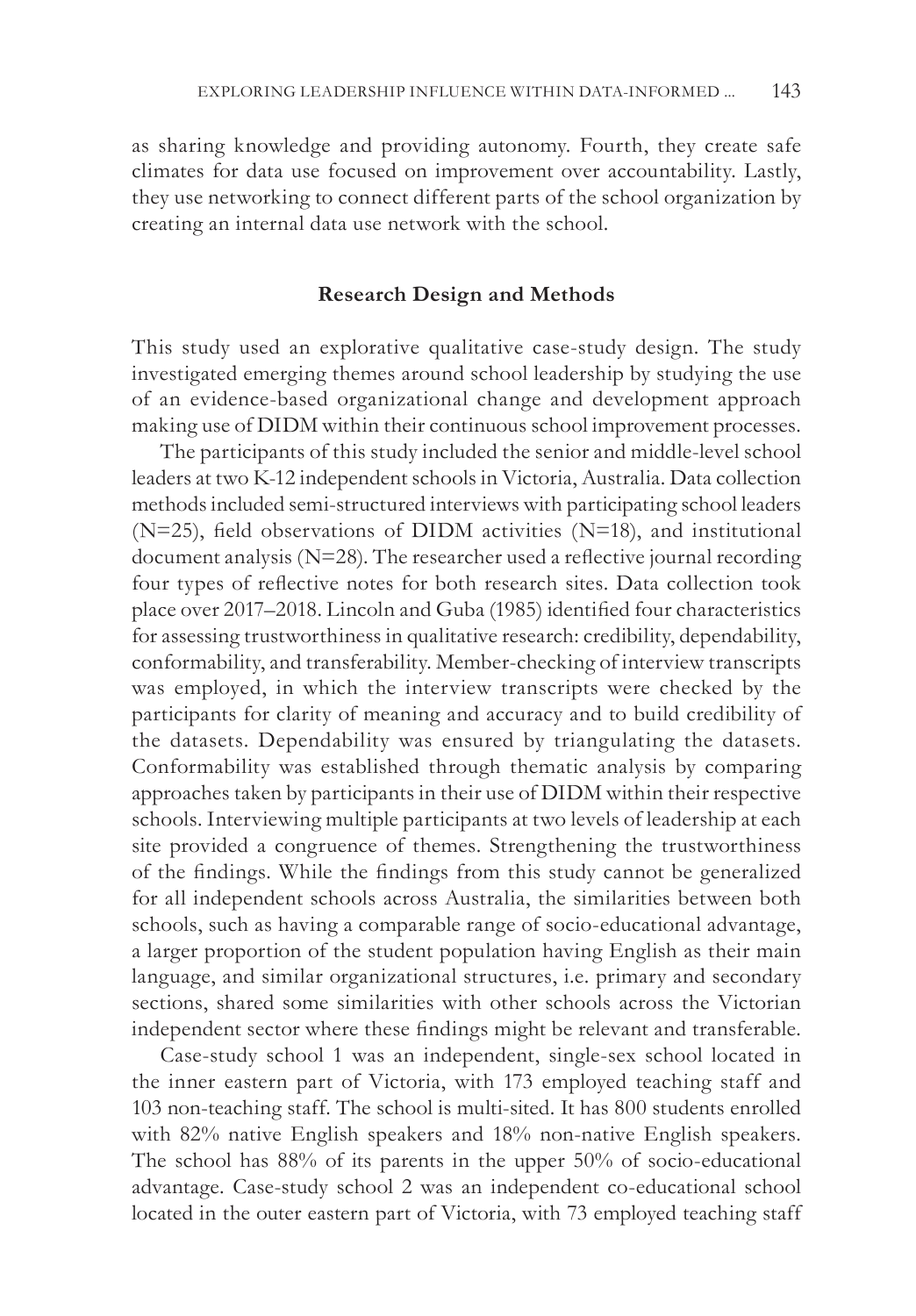and 52 non-teaching staff. The school is single-sited. It has 390 students enrolled with 77% native English speakers and 23% non-native English speakers. The school has 68% of its parents located in the upper 50% of socio-educational advantage and 32% in the lower 50% of socio-educational advantage.

By using a constructivist approach, the researcher investigated the social construction around DIDM within these schools as the study sought to examine the "multiple realities associated with different groups and perspectives" (Maxwell, 2011, p. 10) around actual data use and data-informed practice. According to Ponelis (2015), using a case-study approach "is particularly appealing for applied disciplines since processes, problems, and programs can be studied to engender understanding that can improve practice" (p. 536). The researcher moved from a conventional to an alternative research approach engaging in deeper critical understandings around the practice of data use in schools. The researcher used different aspects of selfreflexivity during the study to uncover more nuanced understandings around data use as discussed below.

# *Moving from conventional to alternative research methods – Researching data use practices*

Coburn and Turner (2012) discussed three unsuccessful conventional research approaches that have failed to highlight the issues around the "actual practice" of data use, which is relevant since data use remains underutilized and underresearched in Australian schools. First, a focus on aggregate outcomes and data use through school improvement initiatives undertaken by successful data use schools. Second, a focus on data-informed activities that schools engage in where emphasis is given to the data use interventions instead of the relational aspects involved within the practice of data use. Third, research that focuses on providing an optimistic approach to data use through "how-to guides" focusing on the importance of data use. These conventional research approaches do not provide insight into the educational processes through which outcomes are produced; into educational interventions developed and implemented; or into an alternative approach undertaken based on the identification of significant contextual realities that enable or disable the practices of data use.

Coburn and Turner (2012) suggested that research should pay attention to the practice of data use through deeper investigations into understandings around what actually happens when people engage with data during their ongoing everyday schoolwork and by making connections on how this engagement relates back to instructional change, where visible shifts are found in student achievement and organizational learning. Hence, instead of focusing on an optimistic approach to data use, preference in this study was given to a realistic approach, understanding how senior and middle-level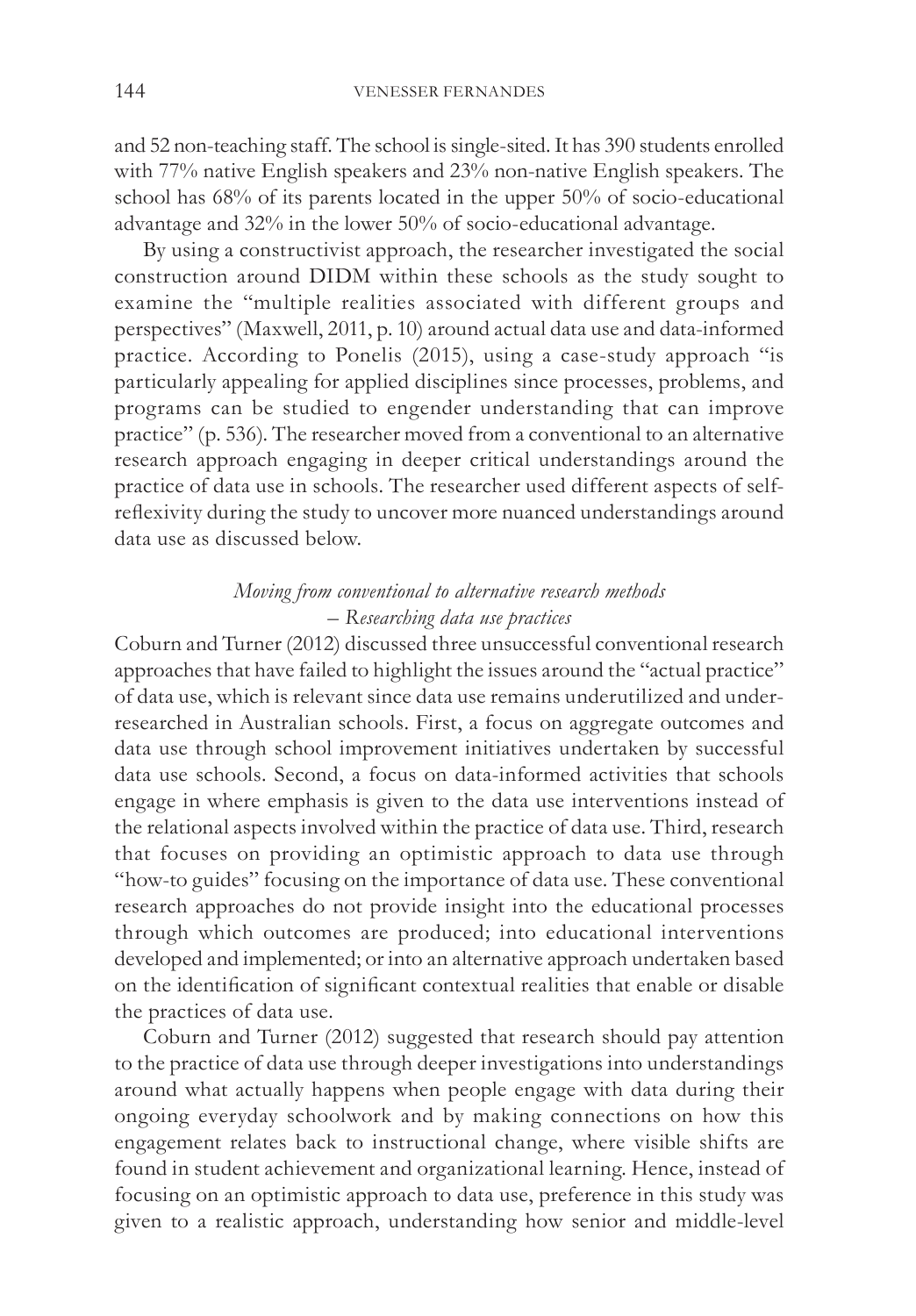school leadership engage in understanding their data, make better decisions based on inferences drawn from the data and shift their continuous school improvement processes in the right direction. Schildkamp et al. (2017) suggested how these realistic approaches could be enacted as "practice" within schools,

…in order for data-based decision-making to lead to school improvement in terms of increased student achievement, it is crucial that data are also used for school development and instructional purposes. Therefore, we need to study the extent to which school staff use data for accountability, school development, and instructional purposes (p. 243).

Research into these practices investigates what really happens when people at different levels within a school organization use external and internal data in their regular day-to-day practice. Conventional research approaches in Australian literature on DIDM have not discussed the reality around the kinds of data interactions and sense making that people engage in at the system or school level and how these interactions impact practice. These approaches have also not identified ways in which data is interpreted and embedded into the redesign of continuous school improvement activities. The challenges and tensions faced in these practices and how schools have overcome the challenges or have delayed using DIDM have not been sufficiently discussed. The context-specific impact analysis of data-informed interventions requires further research into why interventions might work well in one setting and yet fail to do so in another setting.

Maxwell (2012) discussed an alternative research approach that can be used to address this gap, known as "causal explanation." This provided the researcher with opportunities to better understand the contextual realities within which participants engaged or disengaged with DIDM processes and their use in their schools. In justifying this research approach within qualitative research studies like the current study, Maxwell (2012) further stated that:

This alternative approach to causation is compatible with the practice and "theory-in-use" of many qualitative researchers and enables qualitative researchers to credibly make and support causal claims… Adequate causal explanations in the social sciences depend on the in-depth understanding of meanings, contexts, and processes that qualitative research can provide (p. 655).

Likewise, Pawson (2006) asserted that "the nature of causality in social programs is such that any synthesis of evidence on whether they work will need to investigate how they work. This requires unearthing information on mechanisms, contexts, and outcomes" (p. 25). Findings from this Australian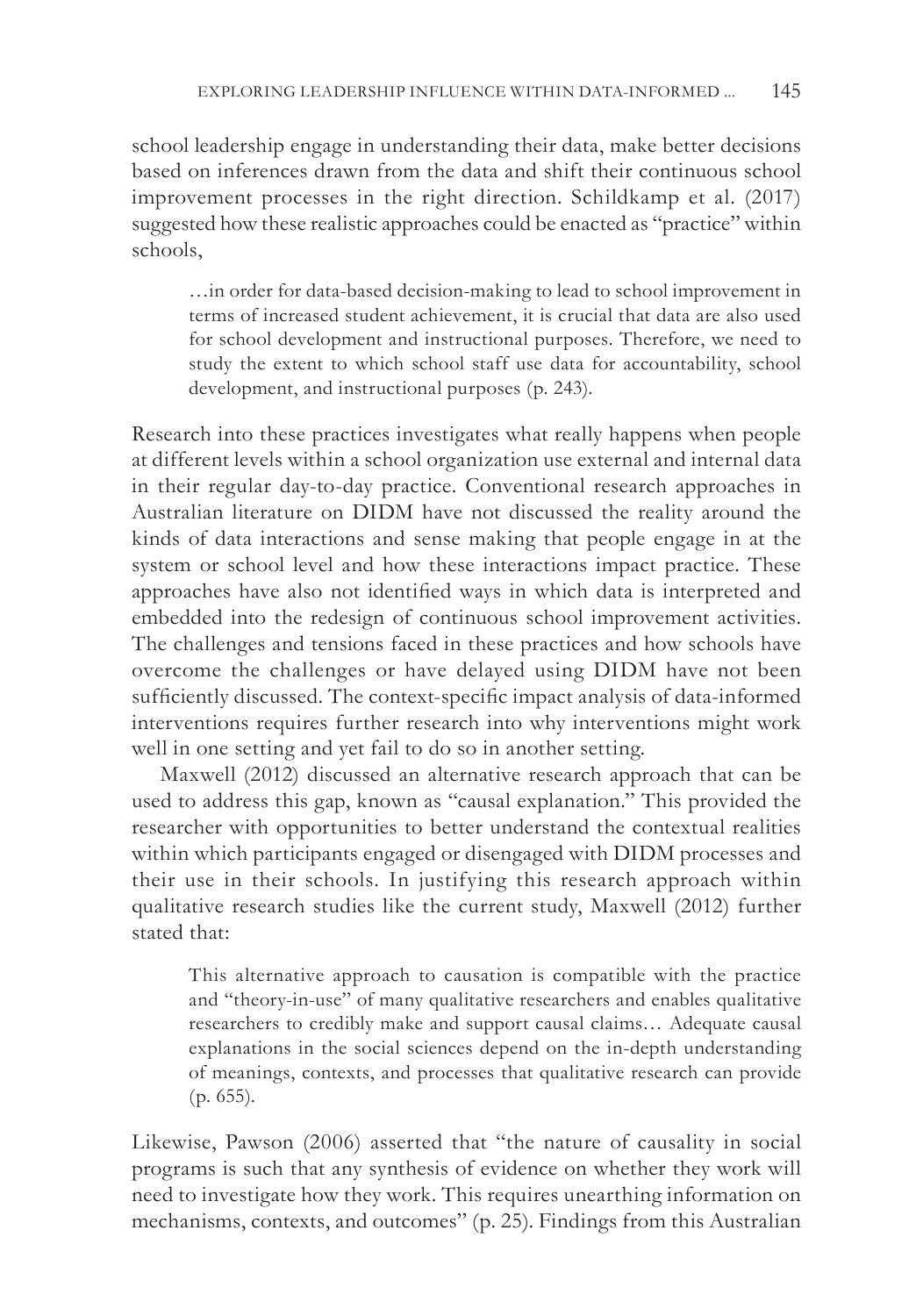study investigated the practice of data use in schools by looking at relationships between school leaders, their theories-in-use, and their active engagement or passive disengagement with data as they engaged in sense-making of data within their respective school contexts.

*Exercising deeper researcher reflexivity – embedding four ways of reflective thinking* As this was a qualitative explorative study, the researcher was interested in studying how meanings around the practice of a data-informed approach to decision-making were developed especially within the particular social, cultural, and relational context of these case-study schools. Reflexivity is the process of examining oneself as a researcher; the research process and the research relationships develop between the researcher and the research participants. Guba and Lincoln (2005) defined reflexivity as "a conscious experiencing of the self as both inquirer and respondent, as teacher and learner, as the one coming to know the self within the processes of research itself" (p. 183).

The researcher had previously worked in both teaching and leadership roles in schools and used their own insider understanding of schools to recognize causal explanations of the practice of DIDM processes being observed. Mann (2016) discussed the importance of a reflective journal and suggested that

keeping a journal or diary is desirable if not essential in qualitative research… The journal is a vehicle to explore a dialogue between theory, experience, and identity. It helps make explicit, your assumptions and evaluate how this shapes the interview interaction (p. 19).

Mann (2016) explained how the journal provides space for "qualitative researchers to record dilemmas, concerns, and troubling ethical questions, as well as breakthroughs and realisations" (p. 19).

The researcher used journaling to observe the processes of DIDM by using their insider-outsider perspective to make causal explanations of data use at these schools. Blaxter et al. (2001) addressed the strong reflexive approach used through a research journal by discussing four levels of reflexivity covering different pieces of the research process as well as the construction of research knowledge. These include: observational notes used to describe events such as observations and interviews; methodological notes focusing on the actions and role of the researcher; theoretical notes used to describe the preliminary understandings from the data; and analytical memos used to bring together and draw inferences after reviewing all the datasets collected, the notes, the memos, and the theoretical literature, so that the researcher works toward synthesizing patterns and themes that are emerging from the data.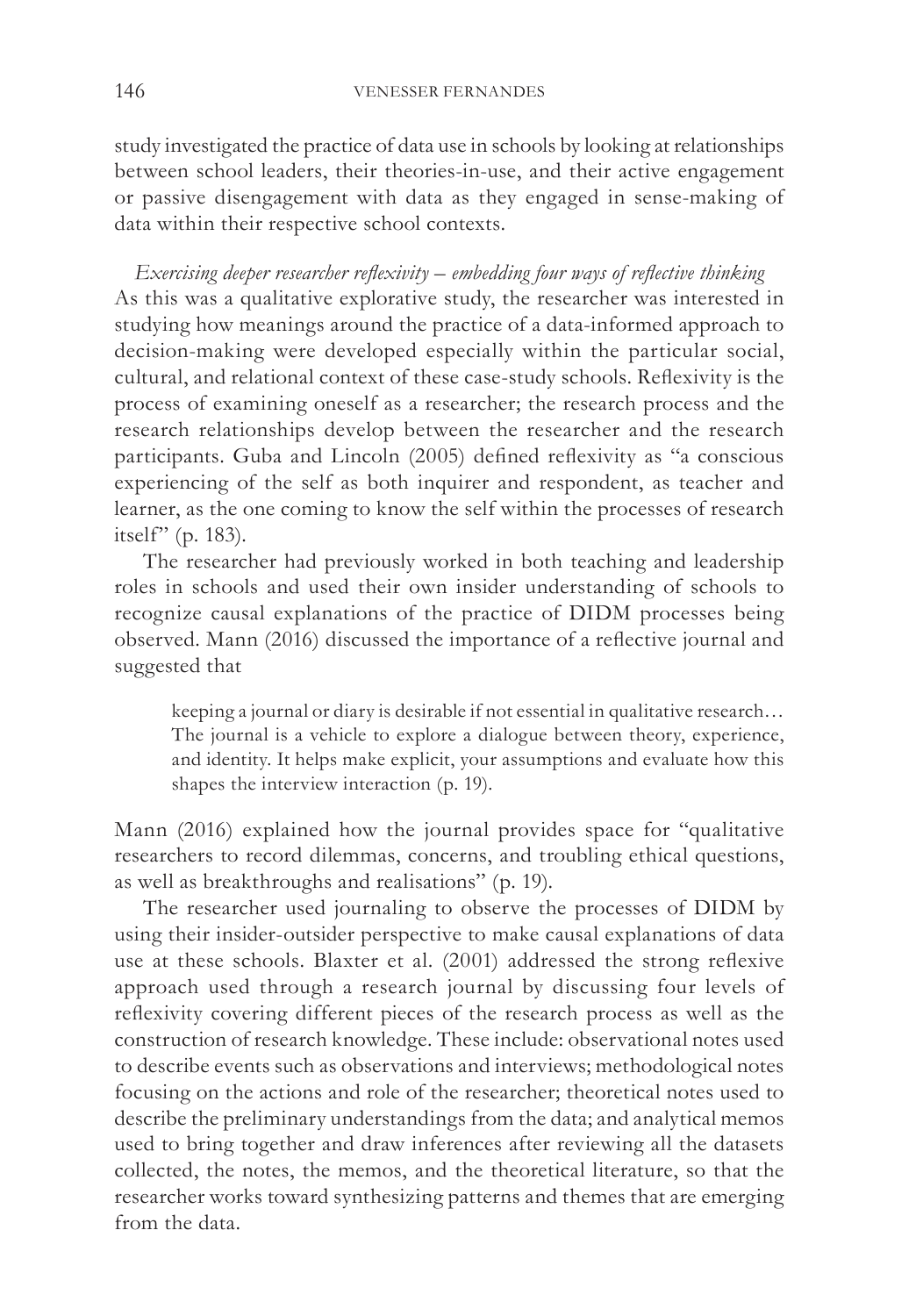The researcher used field notes throughout the interviews and school observations. Field observations led the researcher to reflect on the research relationships developed through this study; the researcher examined their relationship with the research participants, and how the relationship dynamics had an effect on the responses to interview questions. This reflexive approach helped the researcher in examining their assumptions and preconceptions and considering how these could affect research decisions, particularly the selection of research participants, research methods, research questions, and theoretical literature, as well as the overall construction of research knowledge.

The researcher used methodological notes when revising the interview questions after collecting data from the first case-study school. Through the use of semi-structured interview questions, the researcher worked at developing a context of interactive meaning-making between researcher and research participants. Observations of school improvement activities and analysis of organizational documents were useful data collection methods requiring the researcher to exercise reflexivity from the beginning of data collection. The interpretation of these qualitative datasets required the researcher to engage in regular reflection on different aspects of the research context for each school. In exercising reflexivity, the researcher made the research process itself a focus of inquiry by laying open their preconceptions of DIDM and its links with school improvement processes and ensuring that these preconceptions did not influence the findings from this study. The researcher journaled a series of methodological notes as data was collected across the two case-study schools. For example, during the data-collection stages at case-study school 1, the researcher found the term "data-driven" had negative connotations associated with it, with research participants mostly aligning the purpose of their interview with the accountability aspect of DIDM, rather than the improvement aspect. This repeated observation with participants made the researcher reconsider the term through their reflections in their methodological notes, and revise it to "data-informed" instead of "datadriven" decision making at case-study school 2.

Theoretical notes helped the researcher focus on theoretical literature from a new lens looking at the nuanced meanings behind data-driven decision-making and DIDM in the field. The researcher was careful in how theoretical literature would be positioned and used during data analysis. In discussing the practice of data use in schools, Datnow (2017) suggested that "…educators play a critical role in shaping how and why data are used, what counts as data, and so on. DIDM is a more appropriate term for this practice, rather than data-driven decision-making, used most often in the field" (p. 11). The theoretical reflexivity exercised through theoretical notes subtly moved the focus of the data analysis from studying what data-driven decision-making is and the effects it has on school improvement processes to studying how a DIDM context affects school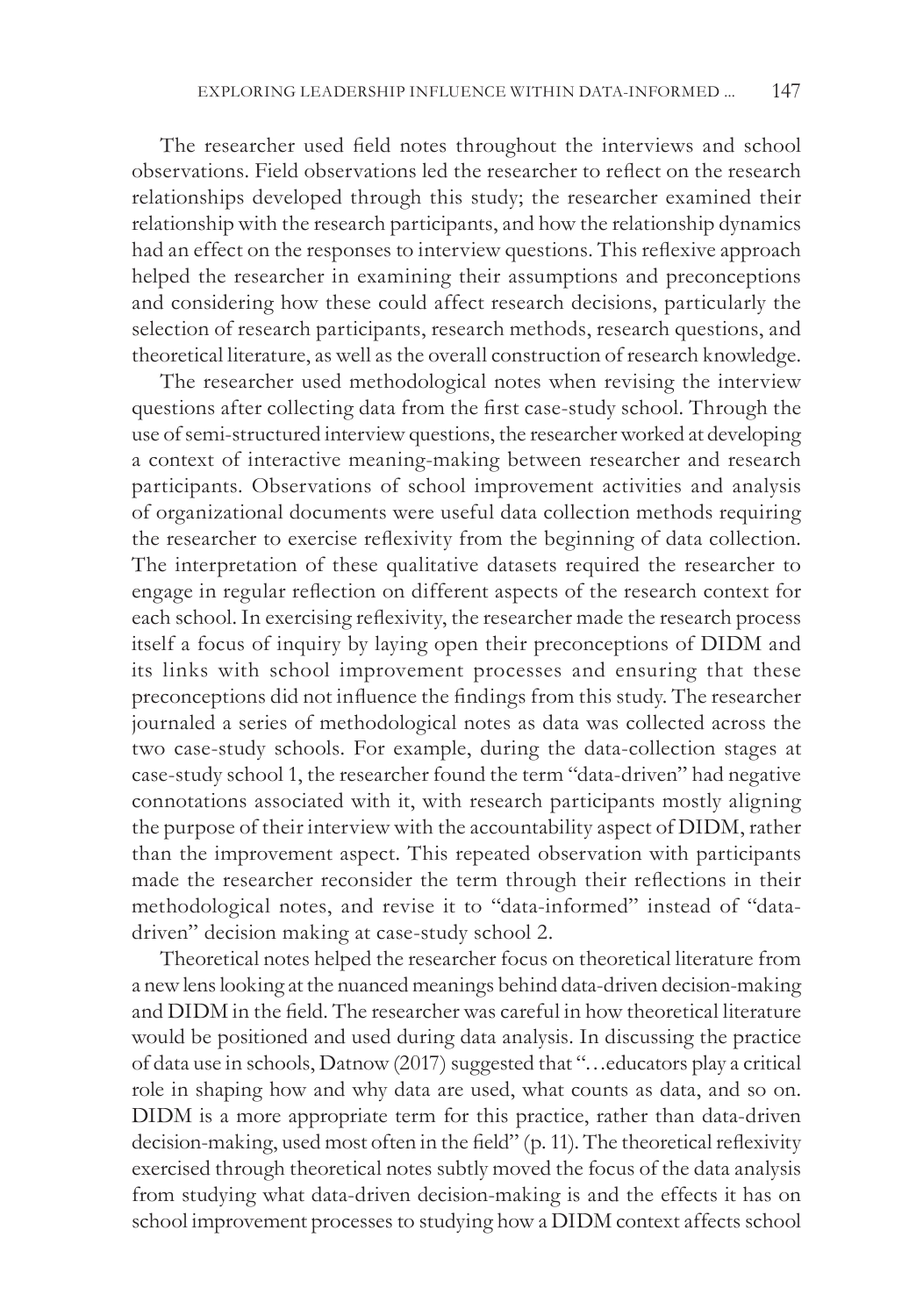improvement processes. Schildkamp et al. (2019) described DIDM as a new way "in which data can never completely drive decisions. Instead, data can inform decisions, which, combined with the professional knowledge of educators, can contribute to achievement and learning in schools" (p. 2).

During data collection, the researcher used NVivo and Endnote software to analyze and develop analytical memos to synthesize emerging themes within the data. Reflexivity through analytical memos facilitated the researcher in making deeper connections between theory and data. They continued to reflect upon understanding how and why the practice of data use in decision making provided a more nuanced understanding to the role of evidence-based continuous school improvement practice. Through self-reflection, the researcher worked at ensuring that they had not assumed that meanings around this nuanced understanding of the practice of data use in decision making suggested that data use was fixed, static, stable, concrete, and ready for use in any school context. They found that analytical reflexivity allowed them to continue checking and establishing that they had not developed expectations that truth could be discovered by asking the right questions, made assumptions that their questions were always objective, or assumed that participant answers were straightforward, with clear and definitive meanings and singular realities. Instead, through on-going reflexivity and using a "causal explanation" research approach, the researcher worked at understanding how all meanings were interactively and culturally constructed and how each of these research participants as individual social actors were variously located within the social settings at their respective schools. The researcher sought to understand the positioning of leaders at each of these research sites by observing the way they were positioned by their leadership position, subject expertise, gender, age and other emerging ascriptive characteristics that came through the data. This reflexivity helped the researcher to move beyond the apparent and to better understand what was obscure in the processes being examined. A cross-comparative thematic analysis was used while analyzing data from which two main themes emerged.

#### **Findings**

First, the findings brought to light patterns of disengaged versus engaged DIDM practices found at these schools and their effect on the continuous school improvement processes. This finding directly informed the researcher of the influence that an enhancement of school system capabilities has when DIDM processes are applied. Second, the findings indicated that when looking at the role and actual involvement of senior and middle-level school leaders and their influence on a data-informed school culture, various kinds of active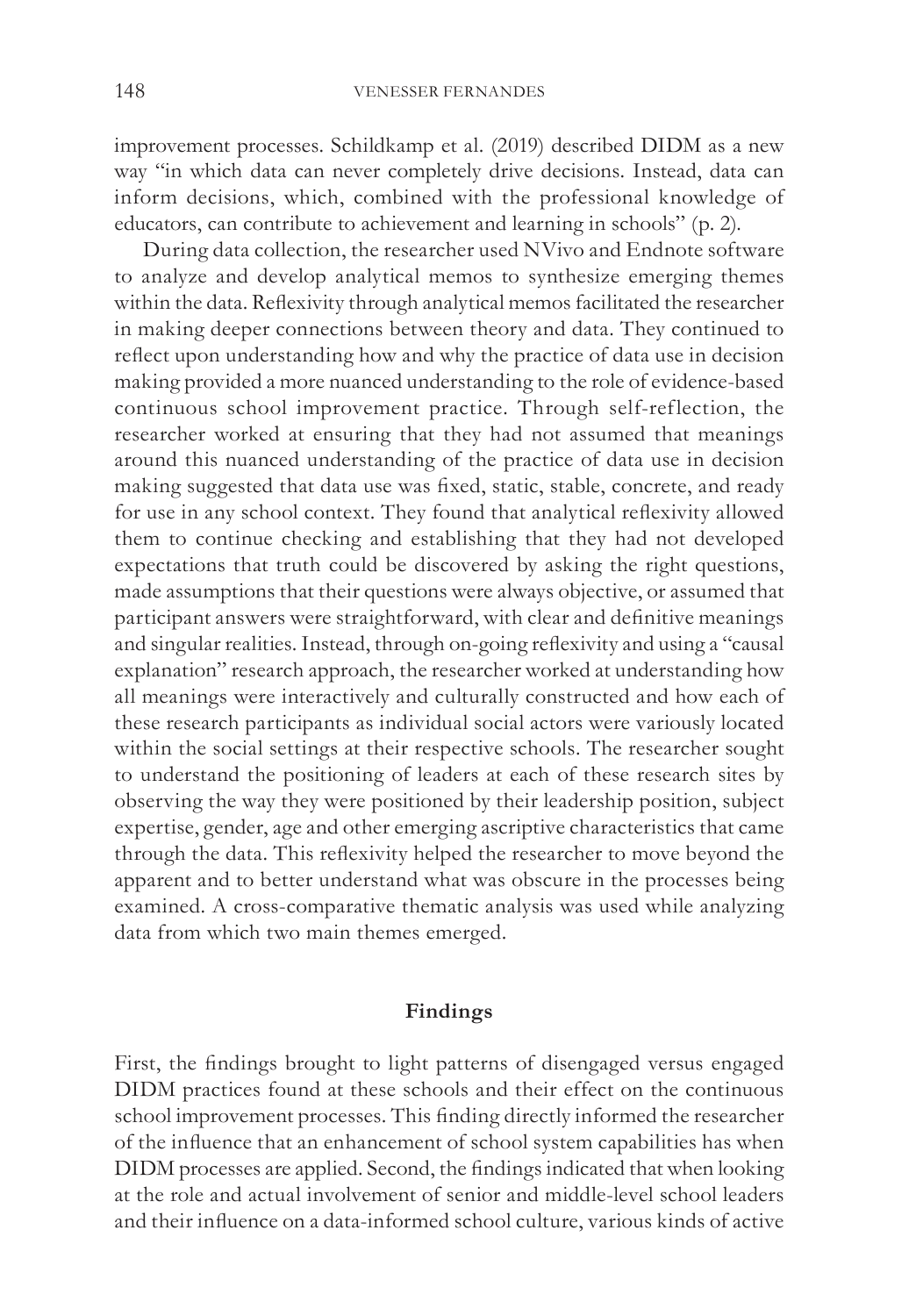and passive forms of leadership dispositions emerged. The findings also suggested that the importance of contextual realities within independent schools should be considered in discussions around DIDM processes since these schools operate as independent, autonomous entities led by school leadership teams and school councils.

## *Enhancing school system capabilities:*

*Dynamic versus passive engagement in data-informed decision-making processes* The findings from the two schools explored how school personnel engaged with data during the course of their ongoing everyday work and made decisions that affected the organizational culture within these schools. The data analysis focused on investigating their ways of thinking around data use, their use of school-based data management systems, their leadership practices, and their system supports that some of the organizational processes used for enhancing school system capabilities.

In both cases, school datasets were used conservatively, with school leaders and teachers unable to see the scope of using data for deeper analysis on their school practice. School leaders engaged with data in two significant ways that impacted how decision-making processes around school improvement took place. These approaches included either active, mindful collection of data for school improvement or more traditional collection of data for the purpose of recording and archiving information. The former approach was progressive and dynamic; the latter was passive and limited. The findings indicated that while huge amounts of data were collected, not all of it was actively used. As one senior leader noted,

*One of our strengths I think is that we have lots of data, we actually are almost like drowning in data, we collect a lot of different data, whether it's questionnaires or making observations. We have a supportive principal who is really interested in data, we have some staff with experience, we have also got some interested staff, so they may not have experience, but they're interested. But there is not much use of this data except for some datasets and those are used mostly for the reason why they were collected* [CSS 1.1].

As indicated, the purpose of data collection was not always clear, nor was it always easy to know the link between the collection of data and its influence within their current school improvement agenda. At times, an absence of policies around the purpose of data collection led to datasets being collected but having no direct influence on school improvement processes. As this leader noted:

*One of our weaknesses is that we actually don't have enough data-literate people on staff. There are only a few systems for using data in place, we've talked about that at times, but feedback cycles are either minimal or not structured enough to make better use of the data* [CSS 1.1].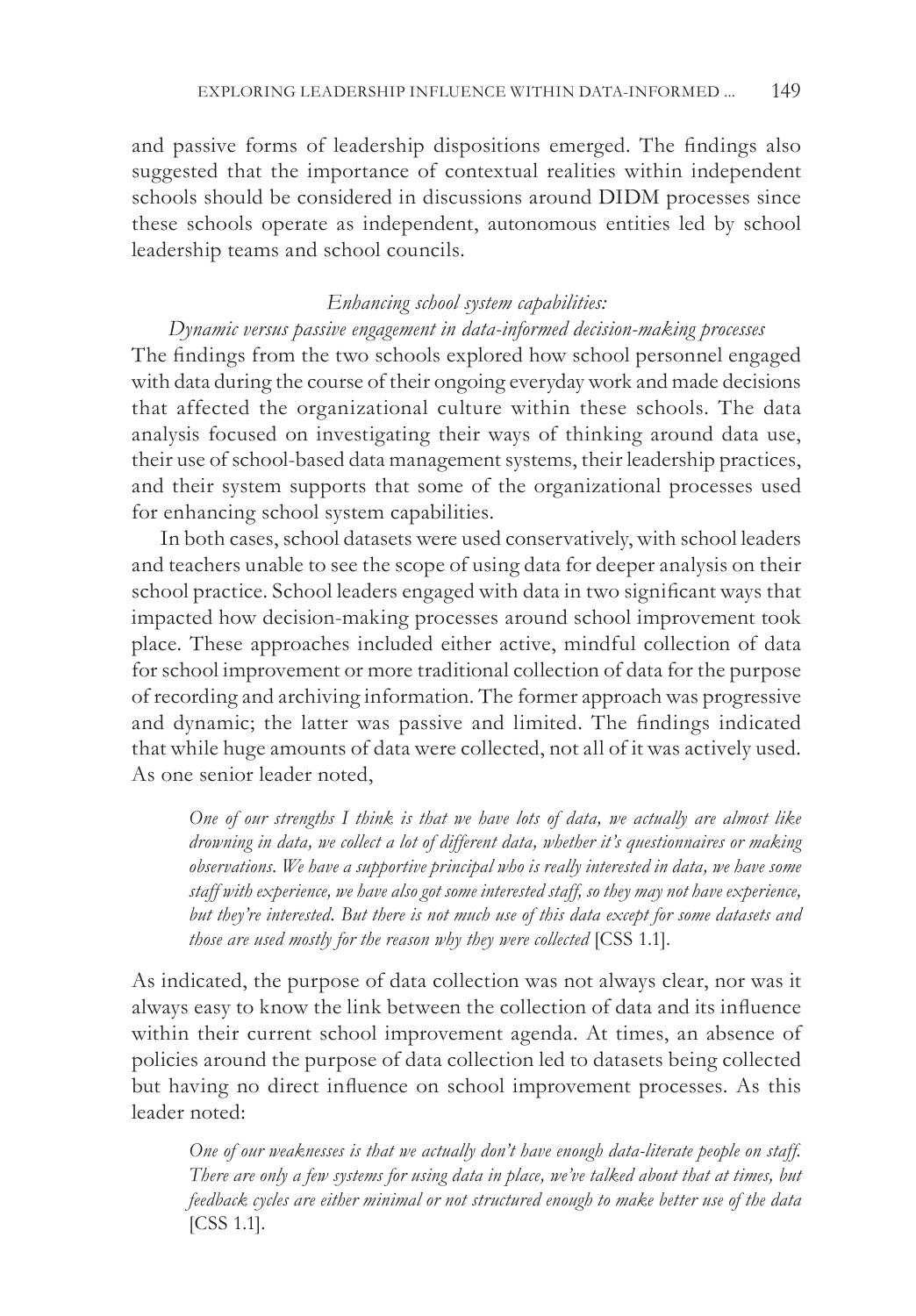This indicated that the wider usage of data was restricted by a limited understanding of the interpretation of quantitative datasets, a lack of analytical expertise in the practice of data use for school evaluation, and a lack of expertise in the analysis and inferencing of multiple datasets. This suggested that data use did not include a data-informed approach with analytical interconnections drawn amongst school improvement elements. One or two expert data-literate or data-numerate staff members were on staff and were called upon to use their data interpretation skills. A lack of proper data use or re-use of previously analyzed datasets for trend-mapping was found. As a middlelevel leader from case-study school 2 mentioned:

*We used to get the VCE [Victorian Certificate Exam] data – we did have access to the printouts, but no-one really walked us through and explained how they worked, because there's a lot of scaling and different things. And if you didn't have that background knowledge, it was difficult. So, one of the teachers in the science department, this is something he really enjoys, and so he will sit down with you one-on-one or in a meeting style and run through with you how to best utilize that data. And since that has happened in the last three years, it has been really beneficial. I can really understand the data. I get where I could have done better, or actually, where I'm doing really well, and how I can support my next lot of Year 12 students, the next year* [CSS2.2].

Due to this lack of analytical understanding around data use, there was an avoidance by participants around its use in active decision-making processes; the approach for data use was *ad hoc*, with school leaders preferring to rely on their own professional judgment and experience or that of their peers to make decisions, even though they had school datasets.

# *Role of leadership: Proactive versus inactive involvement*

In this study, two main types of leadership dispositions towards DIDM were identified. School leaders at both levels either proactively used DIDM or avoided the use of data and played down its importance within school improvement processes, demonstrating clear inactive involvement.

At case-study school 1, a new sophisticated data management system was put in place at the start of the school year with very little time and information given to leaders at either level to help understand how they would use this system to streamline the school improvement processes they were to lead. This weak change approach resulted in limited engagement with datasets available through the data management system and disengaged decisionmaking processes occurring as the school underwent a problematic roll-out of this change process. A number of senior and middle-level school leaders were not professionally developed in the necessary technological skills required for this change to occur smoothly. Some leaders were not kept fully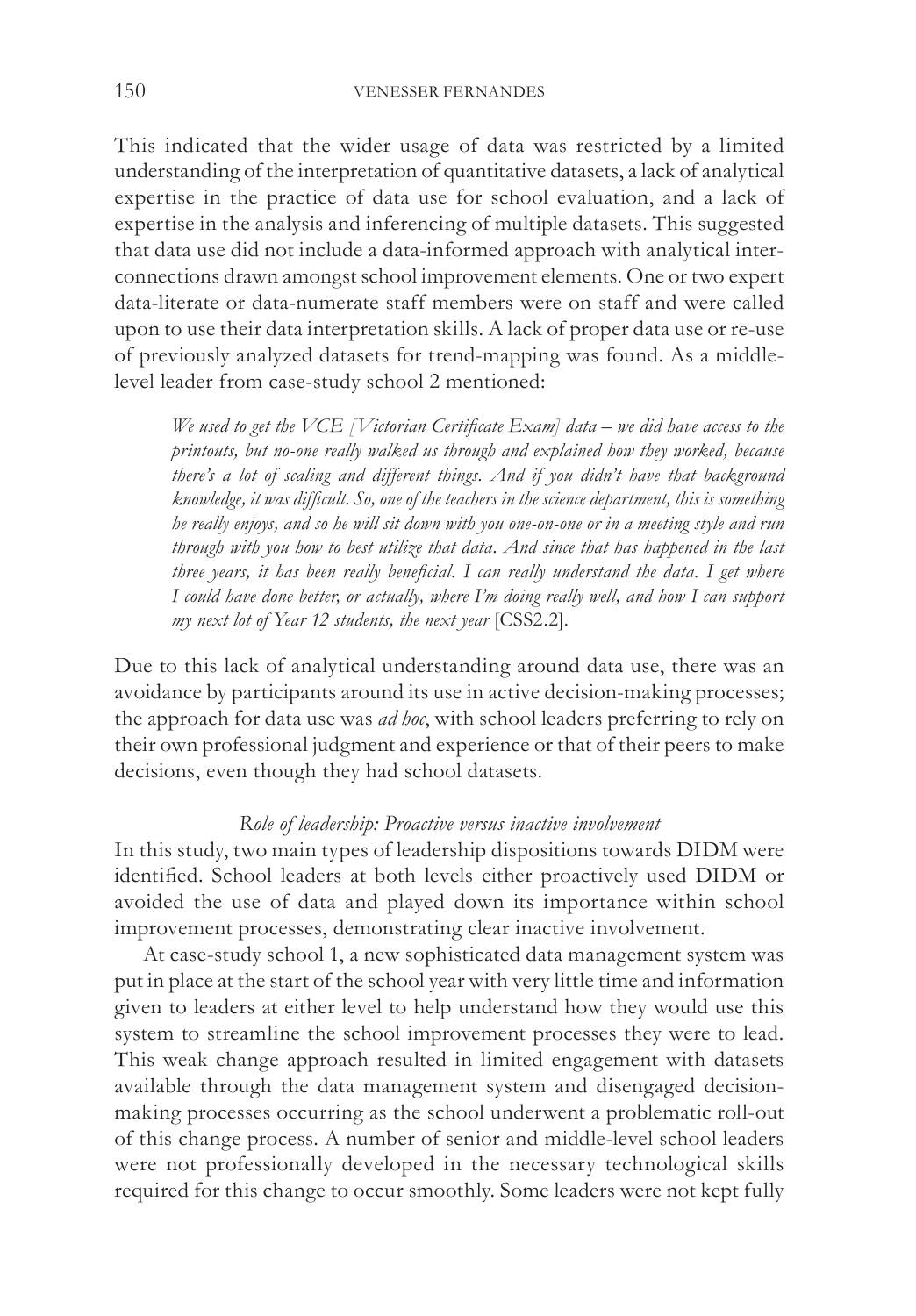informed within the communication loop on key decisions regarding continuous online student reporting, curriculum management and student welfare systems integrated within this data management system. The findings indicated a need for stronger relationships around data use developed between senior and middle-level leaders and between middle-level leaders and teachers at these schools. One of the leaders stated:

*I think that even having the sort of understanding that we've got data and having a group of people get together to look at the data is a new idea. While there's some privacy issues around some datasets, we've talked about de-identifying that. However, everyone sits on their data and doesn't want to discuss it together. At [CSS1], it's very much like that. Even the idea of people talking to each other about this is a bit new. It hasn't happened yet... that's part of the cultural thing – that we've worked in silos for so long and they've not really been asked to do that* [CSS1.14].

A transformational leadership approach across both levels of leadership was noticeably absent or only developing. Such an approach would facilitate building a stronger organizational culture for school improvement. The findings suggested that developing stronger organizational trust through transparent systems of planning, organizing, and monitoring could have assisted in better integration of DIDM. Also, the strengthening of communication channels between both levels of leadership was critical. As one of the leaders suggested:

*I guess what I would love to see is that we take this opportunity to say what could we do better as a professional learning community? Let's set up time for teams to work together, because with that we're going to be achieving so much. It'll be about the learning, and [the learning management system] will be part of that. It will be about what data do we have that shows us, you know, what interventions are required? What's tracking along really well? And then from there, okay, how will [the learning management system] help us with that? I think that brings the focus back to "Well we're here as a community, we're here for our learning and teaching, we see that as a priority and we're going to provide time for that"* [CSS 1.7].

As seen in the above quote, as with any change improvement, people need to have the necessary skills required for the assigned improvement task and time assigned to study how best to implement the change, to make the change, and then to reflect and improve upon the change.

At case-study school 2, senior leaders expressed concern about the insufficient time for reflection on the enactment of data-informed continuous school improvements. The busyness of schools kept them from having more mindful time for using data effectively. This was mostly attributed to a feeling of "change-weariness" within these schools. As a senior leader discussed: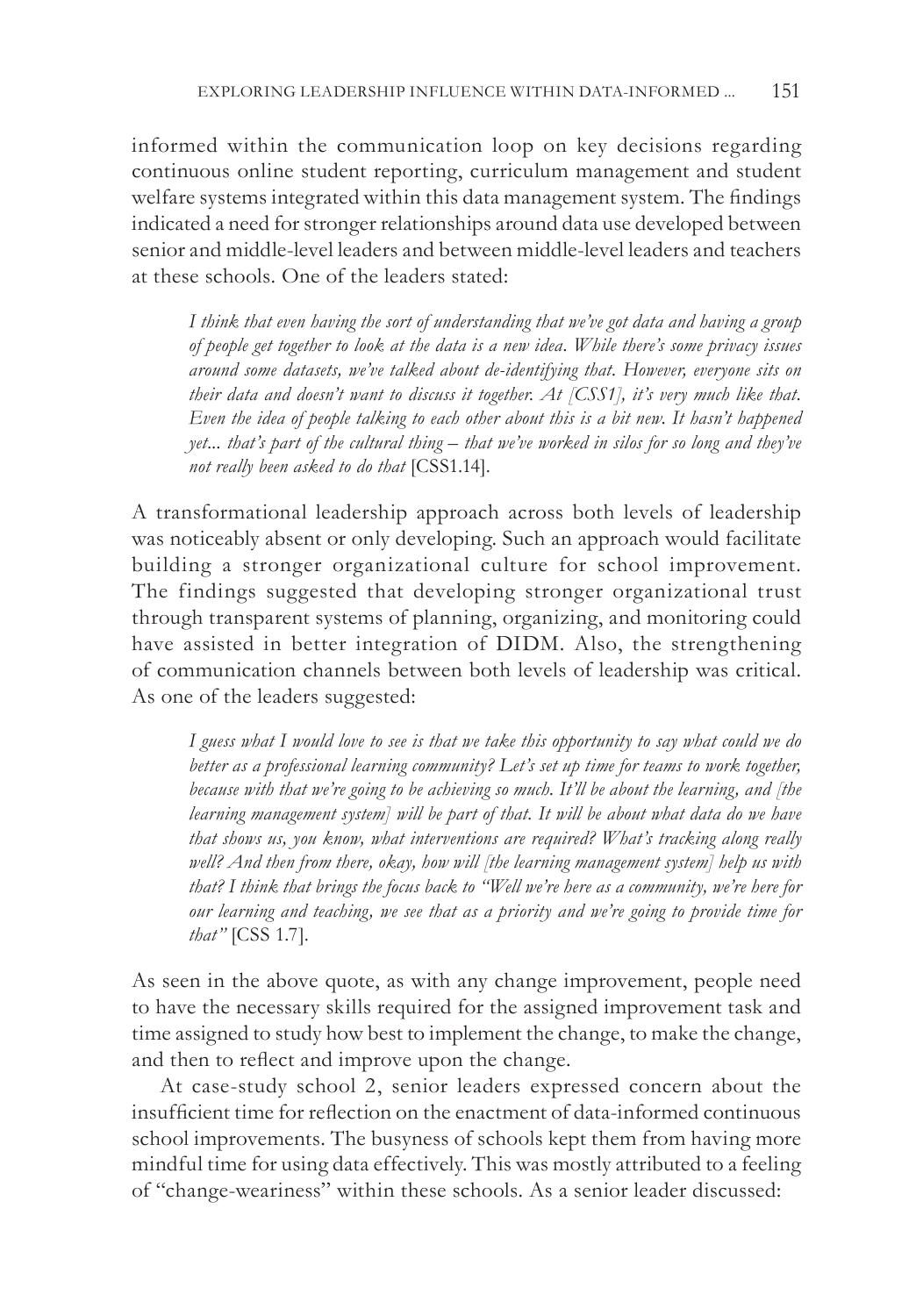*Schools are very busy places. I see too often things being implemented in schools that start, but never finish. And part of that reason is because something else comes along that is either more important or more urgent... I think the key to any professional development in a school environment is allowing teachers to own their areas of teaching and learning and for the data to enhance what they are doing. Developing this skill is important for all teaching staff in the school before we start using data in all our decisions…* [CSS2.4].

As this leader went on to discuss, while there were a number of datasets available for school leaders to access and use through highly sophisticated data management systems and the supports that were being provided, senior school leaders did not always make clear connections between what the data was indicating and how they could then lead others in putting evidence-based improvements into practice. In their words:

*Because within our own school system, we have a data person who will give us data on financials, on NAPLAN, on school surveys that we are asked to do. But who will give us data on other teaching and learning areas? So as a senior-level school leader, I sit there and go, "Great, this is fantastic information, but how do we then follow up to build the school culture and what support do we have in place for that?" I don't want us misinterpreting datasets because of our busyness. Because there's always something that gets in the way. It's either something else or it's more important or it's an emergency that comes in. So, I'm all for building professional learning environments within schools, but I'm not for something new coming in all the time, on a regular basis. With the data that comes in throughout the year we need to know when and how to use it effectively. At the moment, we don't know how to do it* [CSS2.4].

As indicated above, a sense of busyness resulting in a fear of data misuse leading to incorrect interpretations and decisions makes school leaders steer away from using datasets even though these datasets could provide clear insight on their organizational climate as well as their teaching and learning processes. This fear of data misuse directly fed into reducing the organizational trust relationships within senior leaders and amongst senior and middle-level leaders, leading to a trickle-down effect of less organizational trust between middle-level leaders and their teachers. These low levels of trust were indicated through what the researcher identified as *data fortresses* built by school leaders where significant restrictions were placed around data accessibility, so that data was accessible only to a few leaders. Factors contributing to the existence of these data fortresses included an imbalance of leadership influence, a lack of horizontal and vertical organizational communication, and less collaboration amongst staff even though sophisticated data management systems had been installed at this school. A lower level of organizational trust being exercised by senior and middle-level leaders toward widespread data use led directly to a passive disengagement of teaching staff from DIDM practices.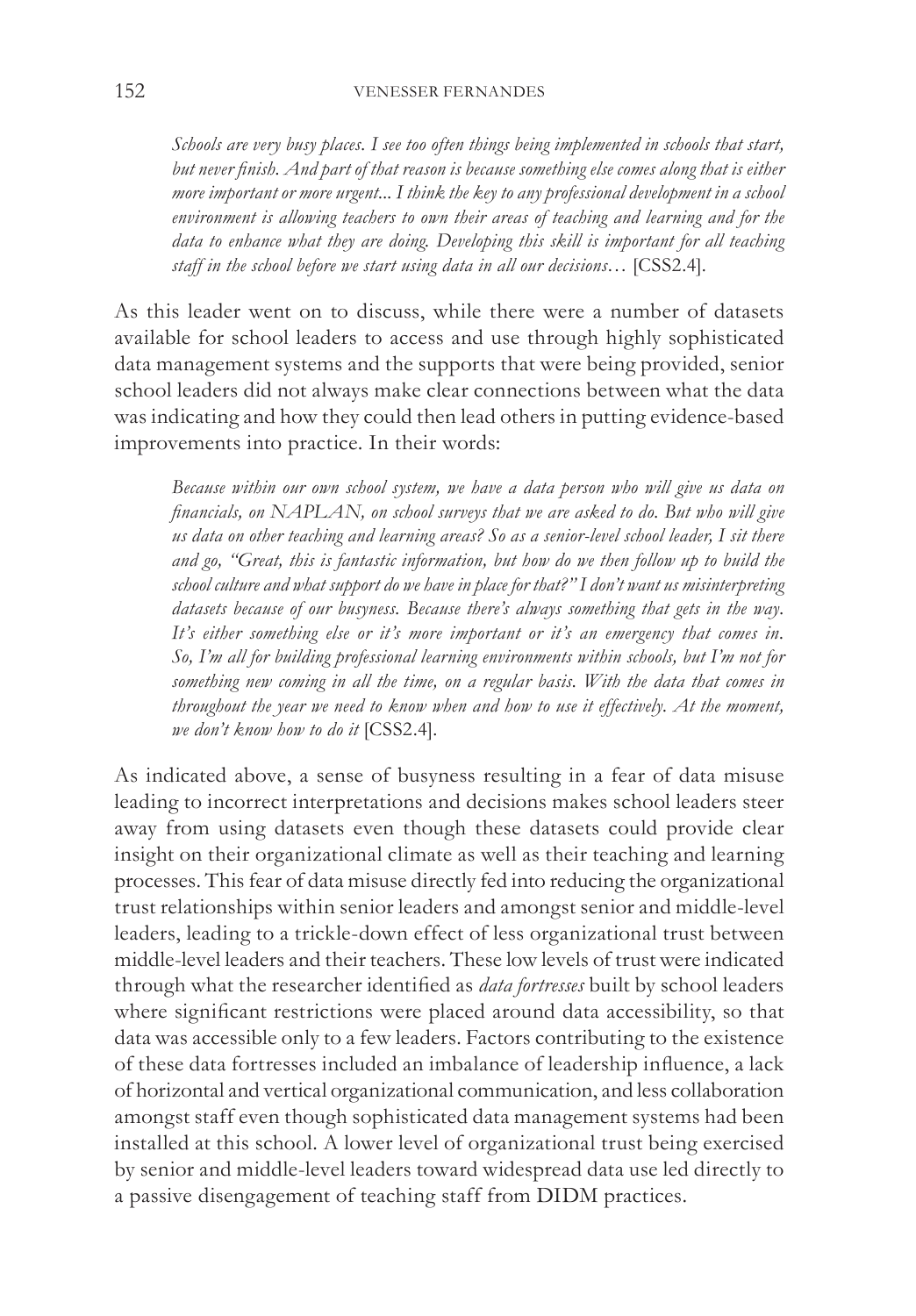## **Discussion**

Due to the autonomous nature of independent schools (ISCA, 2018), the findings from these two case-study schools indicated that the principals, school boards, and leadership teams needed to work together consistently within their main decision-making processes when considering the complexities and challenges of their schools. However, as suggested by Independent Schools Queensland (ISQ, 2017), along with their autonomy as independent schools, "collaboration" within these schools was essential, since:

Autonomy alone is no guarantee of good performance, and if the capacity for decision-making is not carefully tailored to the environment, and the needs of students, there is little gain over a highly-centralised system… The impact of school autonomy on performance is enhanced when there is a culture of collaboration between teachers and school leaders in managing a school. This is the "glue" for what makes autonomy work in terms of smart use of resources and intelligent accountability. It involves collaboration at all levels (p. 5).

At both schools, it was found that building a data-informed school culture was necessary before DIDM could be used as a continuous school improvement practice. The findings suggested that data was often used or reviewed simplistically for the purpose it was mainly collected for. This approach lacked the provision of opportunities for deeper analysis and data engagement by these schools. The use of datasets for multiple purposes or for mapping trends around cohorts, grades, or subjects was limited. Similarly, the data management systems had limited access to datasets, providing those with access to positional power over others. These leaders were limited by their own competency and propensity toward the use of data. An efficacy toward the use of data for reflection and continuous school improvement was found limited to a few aspects of school management and administration at both schools.

There was a need for leaders and teachers at each school to feel supported while developing professional learning environments where DIDM was consistently used (Schildkamp et al., 2019; Van Gasse et al., 2016; Vanlommel et al., 2016). It was found that having a strong school culture with organizational trust was essential for promoting DIDM (Fernandes, 2021), as this broke down the need for data fortresses. Holmes et al. (2013) found that the ability to build trust relationships within their schools was one of five main characteristics of effective school leaders. Holmes et al. (2013, p. 276) suggested that "the building of social cohesion and trust is a key factor in ensuring that staff are committed to working toward shared goals and ongoing effort is required to maintain these relationships over time."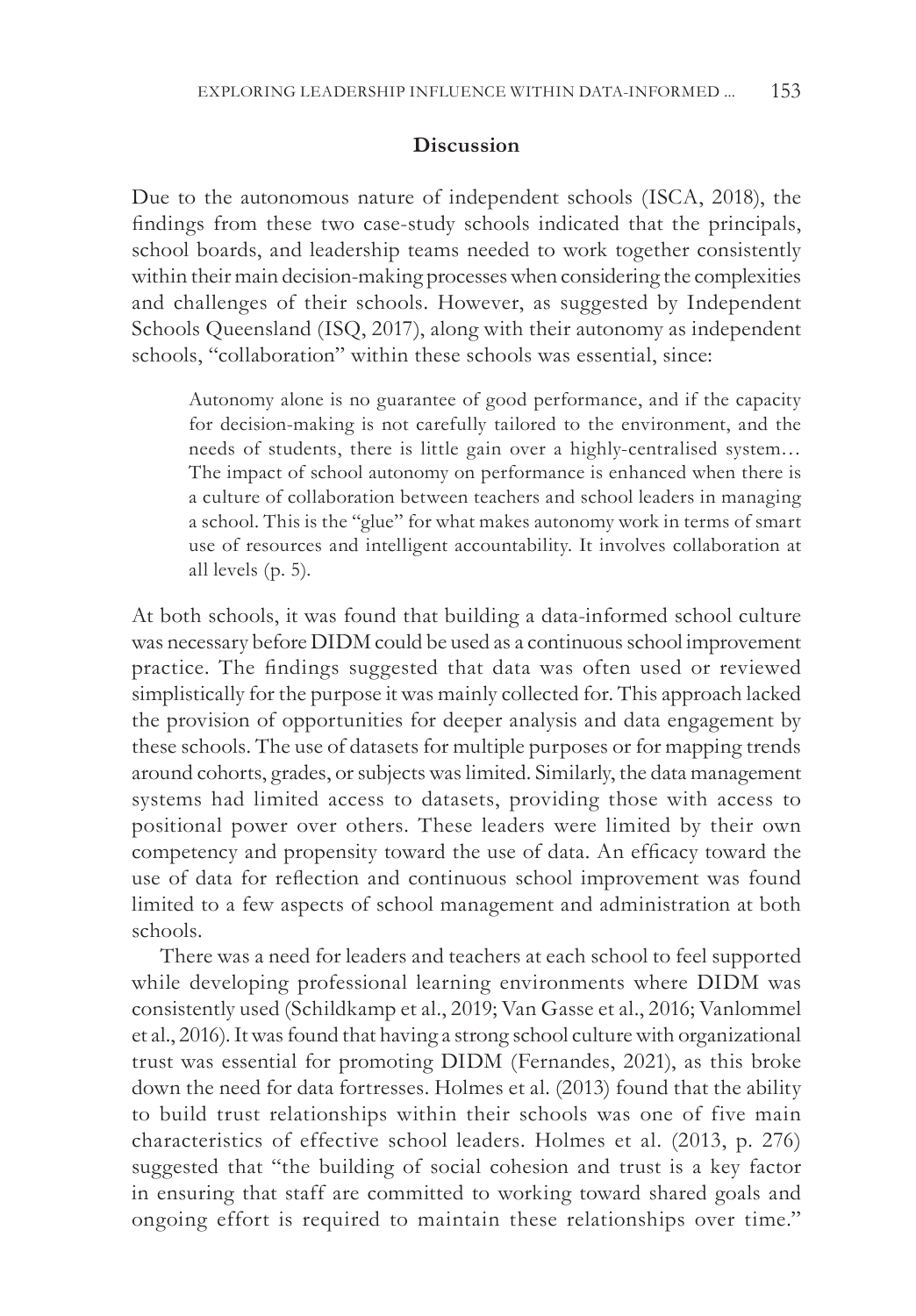In looking for causal explanations around the passive or limited data use evidenced at both schools, Marsh et al. (2006) suggested that

… equal attention needs to be paid to *analyzing data* and *taking-action based on data*. These are two different steps: taking-action is often more challenging and might require more creativity than analysis. Yet, to date, taking-action generally receives less attention, particularly in the professional development provided to educators. School staff often lack not only the data analysis skills (e.g., knowledge of how to interpret test results), but also guidance in identifying solutions and next steps in addressing diagnosed problems (p. 10).

The findings indicated that while these schools provided substantial allocation of resources for data collection and had sophisticated data management systems, more work was needed on developing the data competence of leaders and teachers so that DIDM could be integrated into regular school improvement processes. The disengagement observed at these schools was due to a lack of emphasis given to building DIDM into the school organizational culture (Schildkamp et al., 2019; Van Gasse et al., 2016; Vanlommel et al., 2016).

Four levels of engagement in data use were found at these schools, with not all leaders ascribing to any single level but rather demonstrating variance in the level of organizational capability. This engagement directly affected how data were used and was directly influenced by senior and middle-level leadership. At Level One – Data Avoidance, the findings indicated that school leaders distrusted data and avoided using it actively or proactively when managing or leading those working with them. The use of data was very limited in such instances and was restricted to just "a chosen few" within the school system. At Level Two – Data Indifference, the findings indicated that school leaders took note of trends in datasets but did not proactively work at improving the system based on evidence from these datasets. The data was sometimes reported to others; when used to inform a limited number of decision-making processes within the school, it was mostly in line with the obvious purpose of data collection. At Level Three – Data-Based, the findings indicated that school leaders used data more proactively but only when it supported their own opinions and decisions and as a means of justification. This instrumentalist approach to data use was found amongst leaders especially when they wanted to inform their teams of decisions that were top-down in their approach. The data use in such cases was still limited as the focus was on confirming for the teaching staff and with the teaching staff the need for mandated change. This did not allow staff to interrogate the data and to establish new ways of thinking and decision making. Finally, at Level Four – Data-Informed, the findings indicated that when these school leaders used the datasets to shape and inform their decisions for school improvement, they confidently used the datasets on a regular basis and for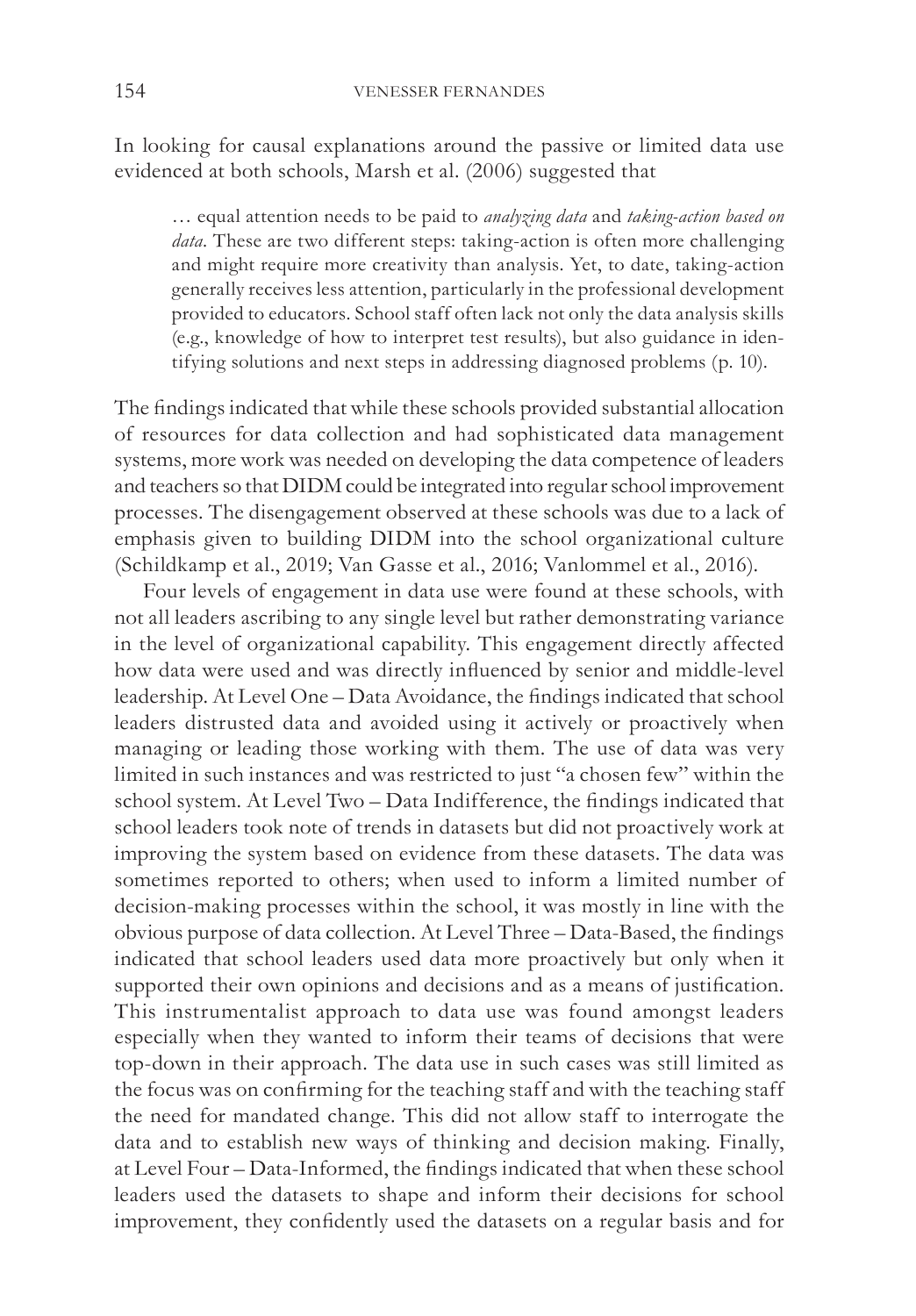multiple purposes being both data literate and numerate. At this stage, DIDM was firmly embedded within their leadership disposition and practice and its usage then filtered down into proactive data teams at these schools. These four levels of engagement provide insight into how these schools may continue to work at building up the capabilities of their leaders as well as organizational decision-making processes so that this variance across four levels of data use can be decreased over time. Both schools had installed advanced data management systems. However, a lack of strong transformational leadership in data use hindered these schools in having more active use of data within their school improvement approaches. The findings suggest that more work at each of these schools in building up communities of practice where their respective data teams play an active role could be transformational in their continuous school improvement processes.

#### **Conclusion**

The findings from this small-scale research study suggest that DIDM can be improved within these schools as they work at enhancing their own system capabilities so that dynamic engagement with DIDM processes is embedded in their school improvement processes (Datnow et al., 2017; Schildkamp et al., 2017; Vanlommel et al., 2018). The findings also suggest that both senior and middle-level school leaders at these schools required the right kind of transformational leadership approach and data expertise to lead a dynamic engagement of data use within their schools. These school leaders needed better understanding of datasets and of the functionality of their datamanagement systems (Fernandes & Henderson, 2020) to further embed this evidence-based approach to organizational change and development (Fernandes, 2019). As found within this study, data-informed school leaders can in effect build organizational trust through development of collaborative school improvement spaces where DIDM is part of the collective *thinking and working psyche* of the school.

While at national and state levels there is mandated accountability for school improvement due to the high cost of education to the nation, it would seem that autonomous schools in the independent sector need to give serious consideration to these new forms of evidence-based and data-informed accountabilities and the growing influence they have on the regular practice of school improvement within their respective schools. The exploratory results of this small-scale study provide insight into how a case could be made for similar independent schools to work on embedding the regular practice of DIDM within their school improvement processes. Through collaborative decision-making processes using datasets, these case-study schools could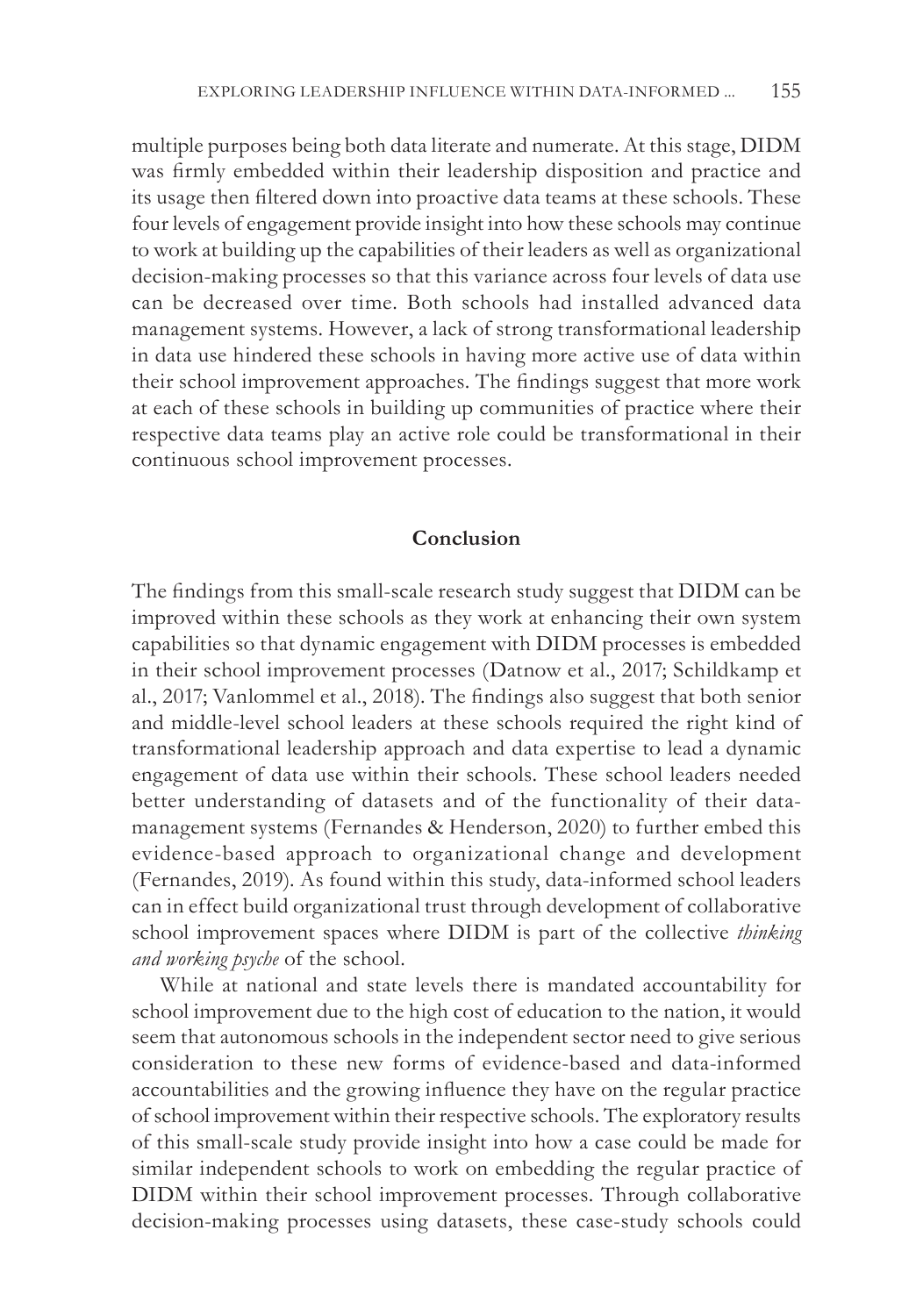work at diagnosing, repairing, and improving themselves. Through further use of DIDM, these case-study schools could work to develop effective internal accountability measures that assist them in developing consistency in their school improvement processes, especially as they address some of the external pressures that independent Australian schools are facing today.

This current study recommends further research investigating how organizational trust processes can be developed by school leaders in Australian independent schools through DIDM practices, especially within active communities of practice. Another area for further research would be looking into how effective systems around data-access may contribute toward better communication and collaboration at senior and middle-level school leadership.

#### **Funding Acknowledgement**

This project was funded under the Dean's Early Career Research Project Award from Monash University, Australia, in the amount of AUD \$30,336 over 2017-2018.

#### **References**

- Argyris, C., & Schön, D. A. (1996). *Organizational learning II: Theory, method and practice.* Addison-Wesley. Bernhardt, V. L. (2003). No schools left behind. *Educational Leadership*, *60*(5), 26–30.
- Blaxter, L., Hughes, C., & Tight, M. (2001). *How to research?* (2nd Ed.). Open University Press.
- Brown, C. (2015). Conclusion. In C. Brown (Ed.), *Leading the use of research and evidence in schools* (pp. 153–160). Institute of Education Press.
- Coburn, C. E., & Turner, E. O. (2012). The practice of data use: An introduction. *American Journal of Education*, *118*(2), 99–111. https://doi.org/10.1086/663272
- Cook, S. D. N., & Brown, J. S. (1999). Bridging epistemologies: The generative dance between organizational knowledge and organizational knowing. *Organization Science*, *10*(4), 381–400. https://doi.org/10.1287/orsc.10.4.381
- Datnow, A. (2017, August). *Opening or closing doors for students? Equity and data-driven decision-making*  [conference paper]. ACER Research Conference 2017, Australia. http://research.acer.edu. au/cgi/viewcontent.cgi?article=1317&context=research\_conference
- Datnow, A., Greene, J. C., & Gannon-Slater, N. (2017). Data use for equity: Implications for teaching, leadership, and policy. *Journal of Educational Administration*, *55*(4), 354–360. https:// doi.org/10.1108/JEA-04-2017-0040
- Datnow, A., & Hubbard, L. (2015). Teachers' use of assessment data to inform instruction: Lessons from the past and prospects for the future. *Teachers College Record*, *117*(4), 1–26. https:// doi.org/10.1177/016146811511700408
- Datnow, A., & Hubbard, L. (2016). Teacher capacity for and beliefs about data-driven decisionmaking: A literature review of international research. *Journal of Educational Change*, *17*(1), 7–28. https://doi.org/10.1007/s10833-015-9264-2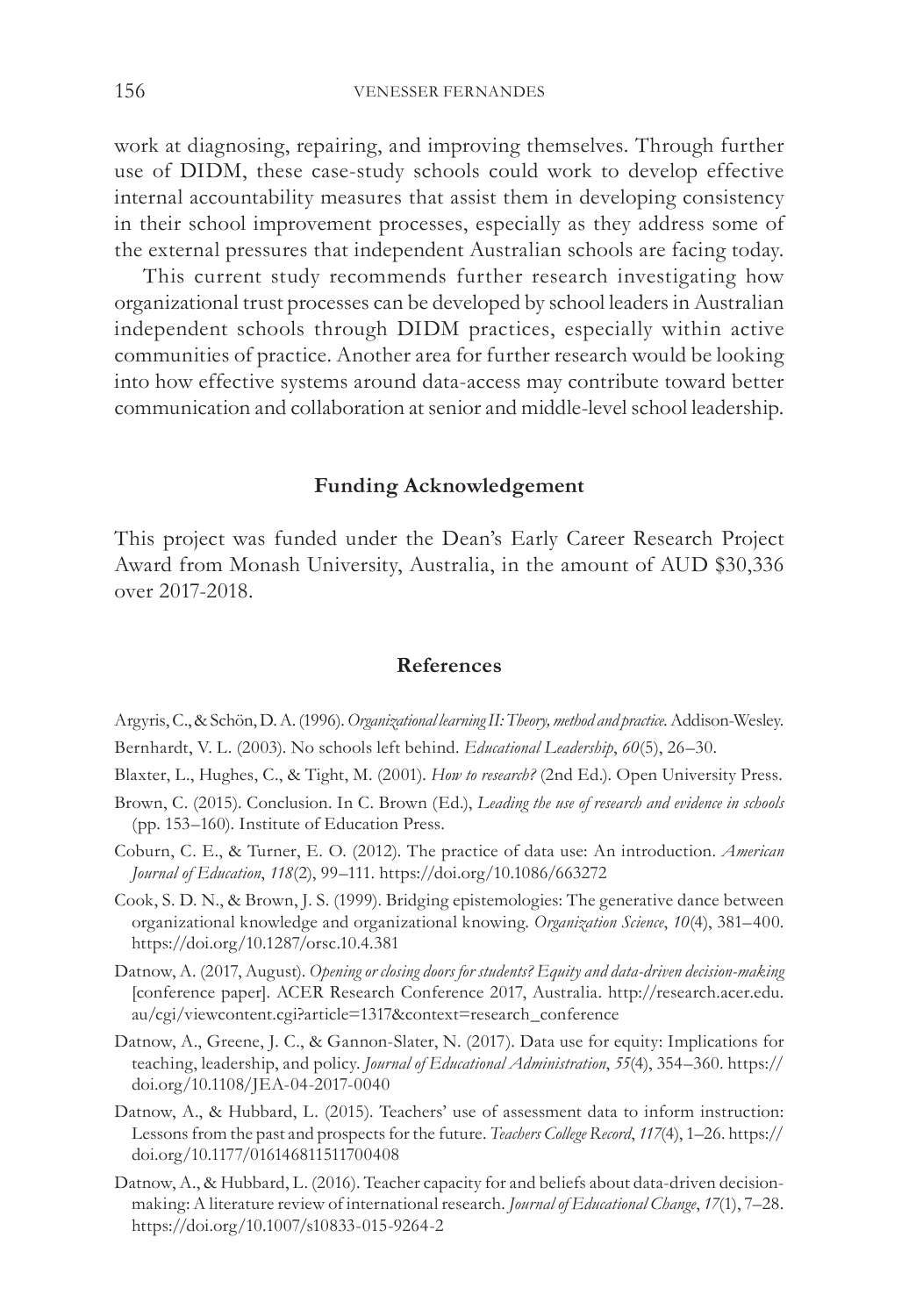- Datnow, A., & Park, V. (2018). Opening or closing doors for students? Equity and data use in schools. *Journal of Educational Change*, *19*(2), 131–152. https://doi.org/10.1007/s10833-018- 9323-6
- Earl, L. M., & Katz, S. (2006). *Leading schools in a data-rich world: Harnessing data for school improvement.* Corwin.
- Earl, L. M., & Timperley H. (2009). "Understanding how evidence and learning conversations work." In L. M. Earl & H. Timperley (Eds.), *Professional learning conversations: Challenges in using evidence for improvement* (pp. 1–12). Springer. https://doi.org/10.1007/978-1-4020-6917-8\_1
- Fernandes, V. (2016). Reframing continuous school improvement in Australian schools. In A. Normore, L. Long, & M. Javidi (Eds.), *Handbook of research on effective communication, leadership, and conflict resolution* (pp. 98–124). IGI Global. http://doi.org/10.4018/978-1-4666-9970-0.ch006
- Fernandes, V. (2019). Investigating the role of data-driven decision-making within school improvement processes. In R. Hamlin, A. Ellinger, & J. Jones (Eds.), *Evidence-based initiatives for organizational change and development* (pp. 201–219). IGI Global. http://doi.org/10.4018/978- 1-5225-6155-2.ch010
- Fernandes, V. (2021). Making sense of data-informed decision making in educational contexts. In M. Khosrow-Pour (Ed.), *Handbook of research on modern educational technologies, applications, and management* (pp. 545–563). IGI Global. http://doi.org/10.4018/978-1-7998-3476-2.ch033
- Fernandes, V., & Henderson, M. (2020). Activating turnaround leadership solicitation of datainformed decision-making within Australian public schools. In C. V. Meyers & M. J. Darwin (Eds.), *School turnaround in secondary schools: Possibilities, complexities, and sustainability* (1st Ed.), (pp. 59–81). Information Age Publishing.
- Guba, E. G., & Lincoln, Y. S. (2005). Paradigmatic controversies, contradictions, and emerging confluences. In N. K. Denzin & Y. S. Lincoln (Eds.), *The Sage handbook of qualitative research* (3rd Ed.) (pp. 191–215). Sage.
- Hansen, J. M., Gentry, R., & Dalley, T. (2003). Mindful change in a data-driven school. *Principal Leadership*, *3*(6), 37–41.
- Harris, A., & Hargreaves, A. (2015). Exceptional effectiveness: Taking a comparative perspective on educational performance. *International Congress for School Effectiveness and School Improvement*, *8*, 7–40.
- Harris, A., & Jones, M. (2017). Leading in context: Putting international comparisons into perspective. *School Leadership & Management*, *37*(5), 431–433. https://doi.org/10.1080/136324 34.2017.1368864
- Holmes, K., Clement, J., & Albright, J. (2013). The complex task of leading educational change in schools. *School Leadership & Management*, *33*(3), 270–283. https://doi.org/10.1080/136324 34.2013.800477
- Honig, M. I., & Coburn, C. E. (2008). Evidence-based decision making in school district central offices. *Educational Policy*, *22*(4), 578–608. https://doi.org/10.1177/0895904807307067
- Independent Schools Council of Australia (ISCA). (2018). *Independent Schooling in Australia Snapshot 2018*. ISCA. http://isca.edu.au/wp-content/uploads/2018/05/18189-ISCA-2018- Snapshot-A4-2pp.pdf
- Independent Schools Queensland (ISQ). (2018). Independent Schools are more accountable than ever. *Briefings: Thought leadership for the independent schooling sector*, *22*(2), 1–8.
- Independent Schools Queensland (ISQ). (2017, May). *Autonomy and school leadership: An independent schooling perspective* [Discussion paper]. Independent Schools Queensland.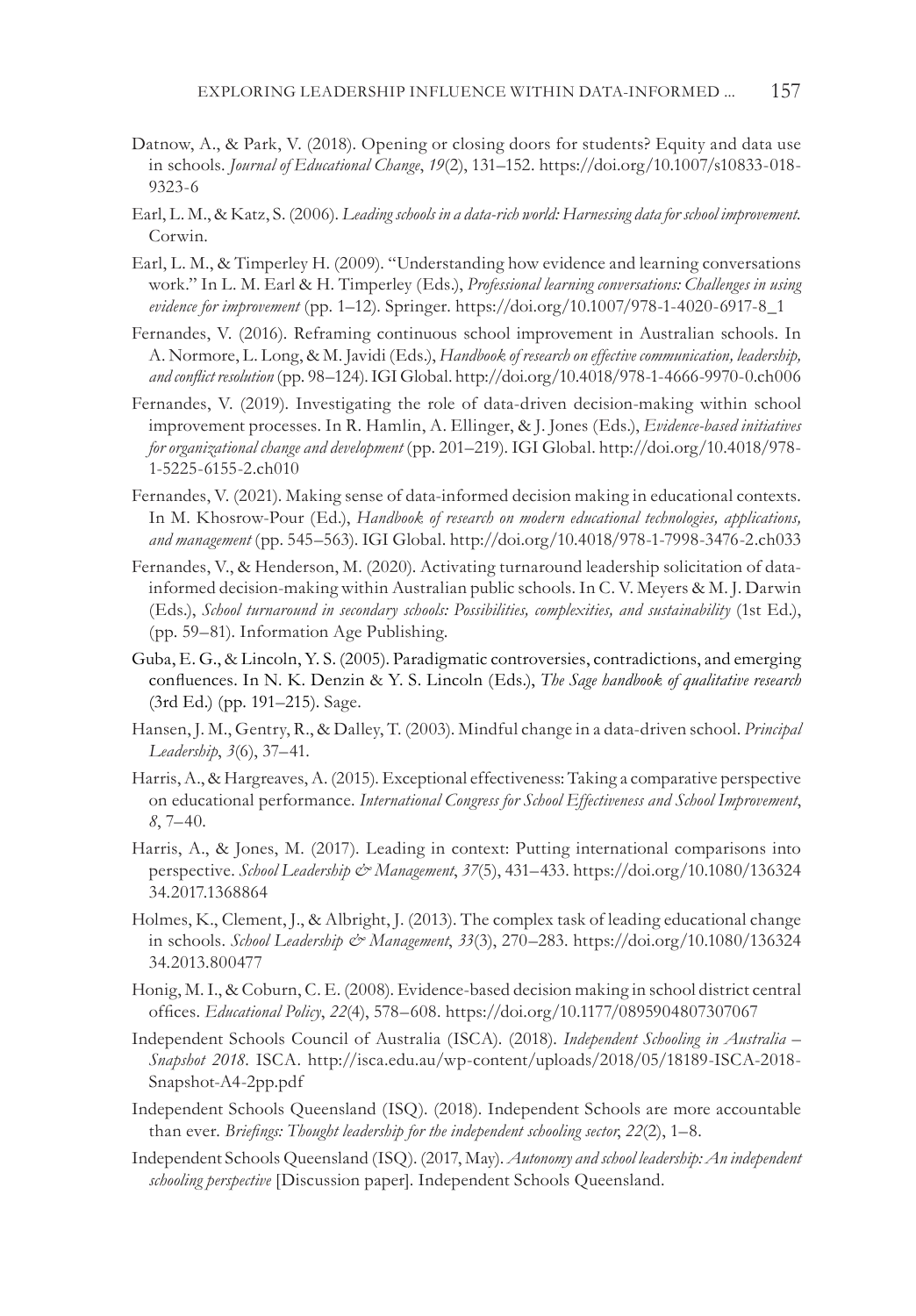- Lai M., & Schildkamp, K. (2013). Data-based decision making: An overview. In K. Schildkamp, M. Lai, & L. Earl (Eds.), *Data-based decision making in education. Studies in educational leadership*  (pp. 9–21). Springer. https://doi.org/10.1007/978-94-007-4816-3\_2
- Lai, M. K., Wilson, A., McNaughton, S., & Hsiao, S. (2014). Improving achievement in secondary schools: Impact of a literacy project on reading comprehension and secondary schools' qualifications. *Reading Research Quarterly*, *49*(3), 305–334. https://doi.org/10.1002/rrq.73
- Lincoln, S. Y., & Guba, E. G. (1985). *Naturalistic inquiry*. Sage.
- Mandinach, E. B., & Gummer, E. S. (2013). A systemic view of implementing data literacy in educator preparation. *Educational Researcher*, *42*(1), 30–37. https://doi.org/10.3102/ 0013189X12459803
- Mandinach, E. B., Parton, B. M., Gummer, E. S., & Anderson, R. (2015). Ethical and appropriate data use requires data literacy. *Phi Delta Kappan*, *96*(5), 25–28. https://doi.org/10.1177/ 0031721715569465
- Mann, S. (2016). *The research interview: Reflective practice and reflexivity in research processes*. Palgrave-Macmillan. https://doi.org/10.1057/9781137353368
- Marsh, J. A., Pane, J. F., & Hamilton, L. S. (2006). *Making sense of data-driven decision making in education: Evidence from Recent RAND Research* (OP-170). RAND Corporation. https://doi. org/10.7249/OP170
- Maxwell, J. A. (2011). Epistemological heuristics for qualitative research. In H. Soini, E. L. Kronqvist, & G. L. Huber (Eds.), *Epistemological heuristics for qualitative research* (pp. 10–27)*.* Center for Qualitative Psychology.
- Means, B., Padilla, C., DeBarger, A., & Bakia, M. (2009). *Implementing data-informed decision making in schools—Teacher access, supports and use.* Report prepared for U.S. Department of Education, Office of Planning, Evaluation and Policy Development. SRI International. https://files.eric. ed.gov/fulltext/ED504191.pdf
- Park, V., & Datnow, A. (2009). Co-constructing distributed leadership: district and school connections in data-driven decision-making, School Leadership & Management: Formerly School *Organisation*, *29*(5), 477–494. https://doi.org/10.1080/13632430903162541
- Pawson, R. (2006). *Evidence-based policy: A realist perspective*. SAGE.
- Phillips, J. (2003). Powerful learning: Creating learning communities in urban school reform. *Journal of Curriculum and Supervision*, *18*(3), 240–258.
- Ponelis, S. R. (2015). Using interpretive qualitative case studies for exploratory research in doctoral studies: A case of Information Systems research in small and medium enterprises. *International Journal of Doctoral Studies*, *10*, 535–550.
- Poortman, C. L., & Schildkamp, K. (2016). Solving student achievement problems with a data use intervention for teachers. *Teaching and Teacher Education*, *60*, 425–433. https://doi. org/10.1016/j.tate.2016.06.010
- Robinson, V. M. J., & Walker J. C. (1999). Theoretical privilege and researchers' contribution to educational change. In J. S. Gaffney & B. J. Askew (Eds.), *Stirring the waters: The influence of Marie Clay* (pp. 239–259). Heinemann.
- Schildkamp, K., & Kuiper, W. (2010). Data-informed curriculum reform: Which data, what purposes, and promoting and hindering factors. *Teaching and Teacher Education*, *26*(3), 482–496. https://doi.org/10.1016/j.tate.2009.06.007
- Schildkamp, K., & Lai, M. K. (2013). Conclusions and a data use framework. In K. Schildkamp, M. K. Lai., & L. Earl (Eds.), *Data-based decision making in education: Challenges and opportunities* (pp. 177–191). Springer. https://doi.org/10.1007/978-94-007-4816-3\_10